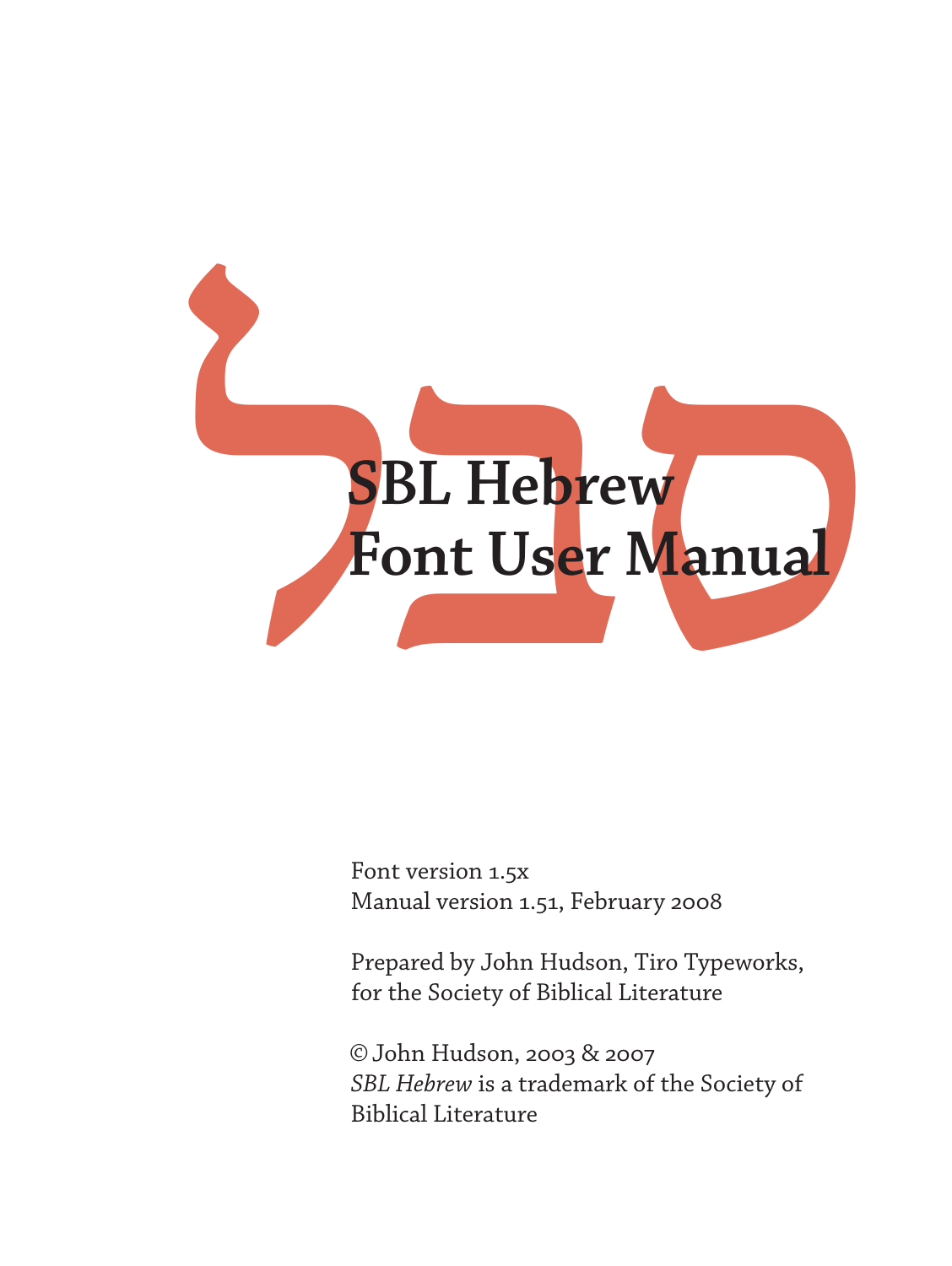# **Manual version 1.51**

February 2008

Version 1.5x of the SBL Hebrew font is an interim release. It adds support for Dead Sea Scrolls transcription (see page 17), and for the new Unicode 5.0 *holam haser for vav* character (see page 16), and fixes some bugs in previous versions. For the most part, input and editing is exactly as in version 1.12 and later.

Version 2.00 is already in development, and will be released later this year; this update will include more significant changes, especially refinement of the positioning positioning of marks relative to letters and to each other, and of the spacing between letters, especially when one or more of the letters takes multiple marks.

When we released the first version of the SBL Hebrew font, adequate application support was almost entirely limited to Office 2003 on the Windows platform. Since then, as subsequent versions have been made available, we have been able to note improvements in support, both in other Windows applications and on Macintosh and Linux platforms. The current version of the manual no longer records such information, since the pace of new support is now such that this dynamic information is better presented via the SBL website. For this information, downloads for current versions, keyboard drivers and other resources, see *http://www.sbl-site.org/resources* (in progress).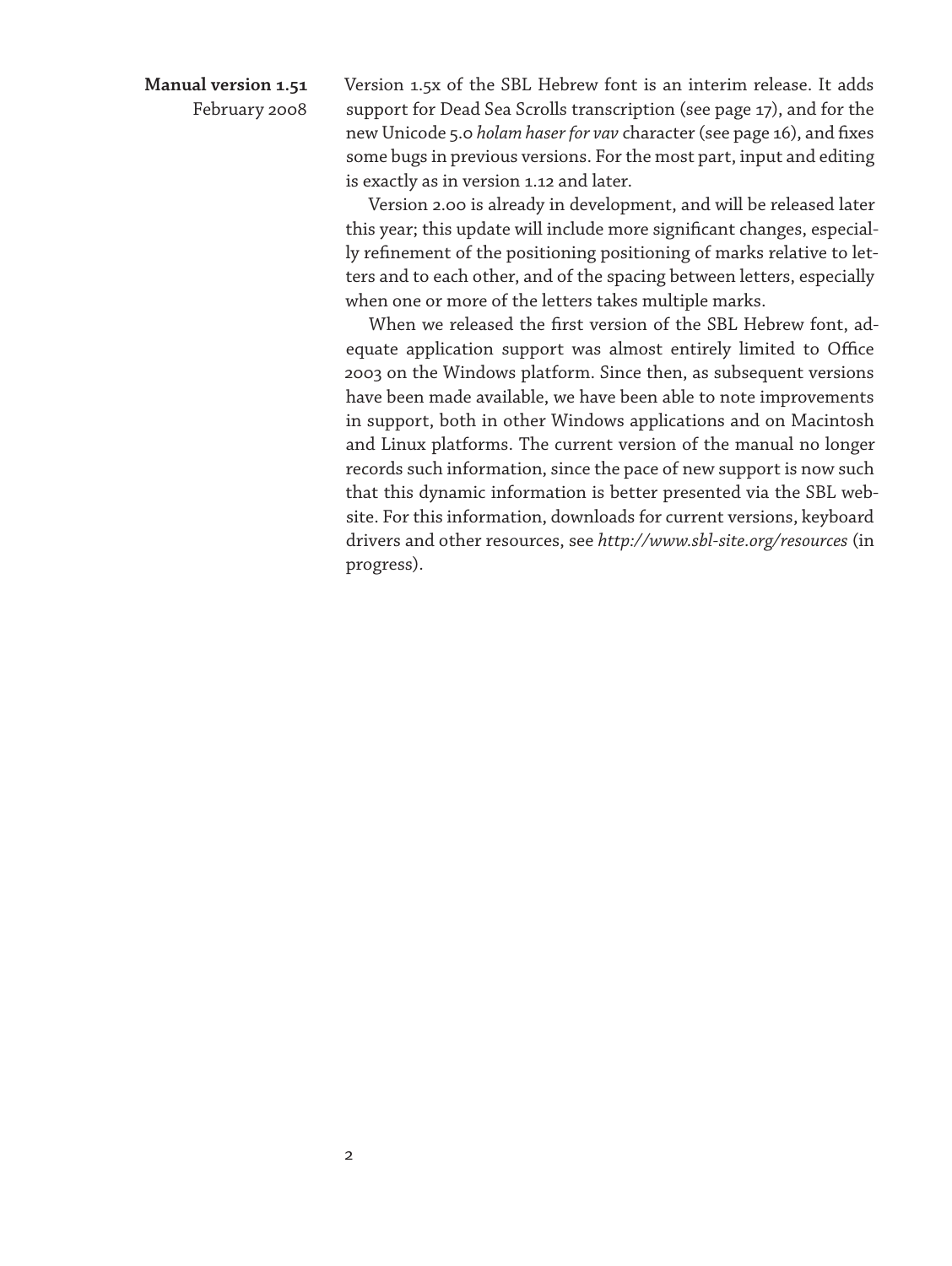If you have not already downloaded the latest version of the SBL Hebrew font, you should do so now. See page 23 for download information and links to other useful websites. **Getting started**

> Please take some time to review this manual. SBL Hebrew is a complex font that makes use of new technologies that may be unfamiliar to you if you have not worked with Unicode encoded text or font files before. Many of the lessons you may have learned from using other Biblical Hebrew fonts and software may not apply, and it may be necessary to develop some new work habits.

The SBL Hebrew font is designed for use with systems and applications that natively support appropriate Unicode text processing and OpenType Layout. Most of this manual is specific to Windows installations, since this has, to date, been the most common platform for users of the font and has also provided the best support. To install the font on a Windows system, open the Fonts folder and drag and drop the *SBL\_Hbrw.ttf* file onto the folder. The Fonts folder can be opened either by navigating in Windows Explorer to **Installation**

c:\Windows\Fonts

(where *c:* is the root folder containing your Windows system files), or by opening the Fonts folder from the Control Panel, accessible from the Start button Settings menu. Note that if a previous version of the font is installed, you will need to delete that from the Fonts folder before installing the new version.

The SBL Hebrew font can also be installed on older versions of Windows, but because the font uses a pure Unicode encoding, not an 8-bit codepage, it may not work consistently in all applications.

It is also possible to install the font on Linux and other open source systems using the FreeType library, and on Mac OS X. Please see the SBL website for more information.

Although SBL Hebrew is an OpenType format font, it has a .ttf file name extension and will display the regular TrueType icon, rather than the distinctive OpenType icon. The .ttf extension allows the font to be recognised on older versions of Windows (although these do not support all aspects of Biblical Hebrew text). The regular True-Type icon is displayed only because the font does not contain a digital signature. Note that the different icons available for TrueType OT fonts do not indicate anything about the presence or absence of OpenType Layout tables for glyph substitution or positioning, both of which are present present in the SBL Hebrew font. See pages 4–5 for more information. **File name and icon**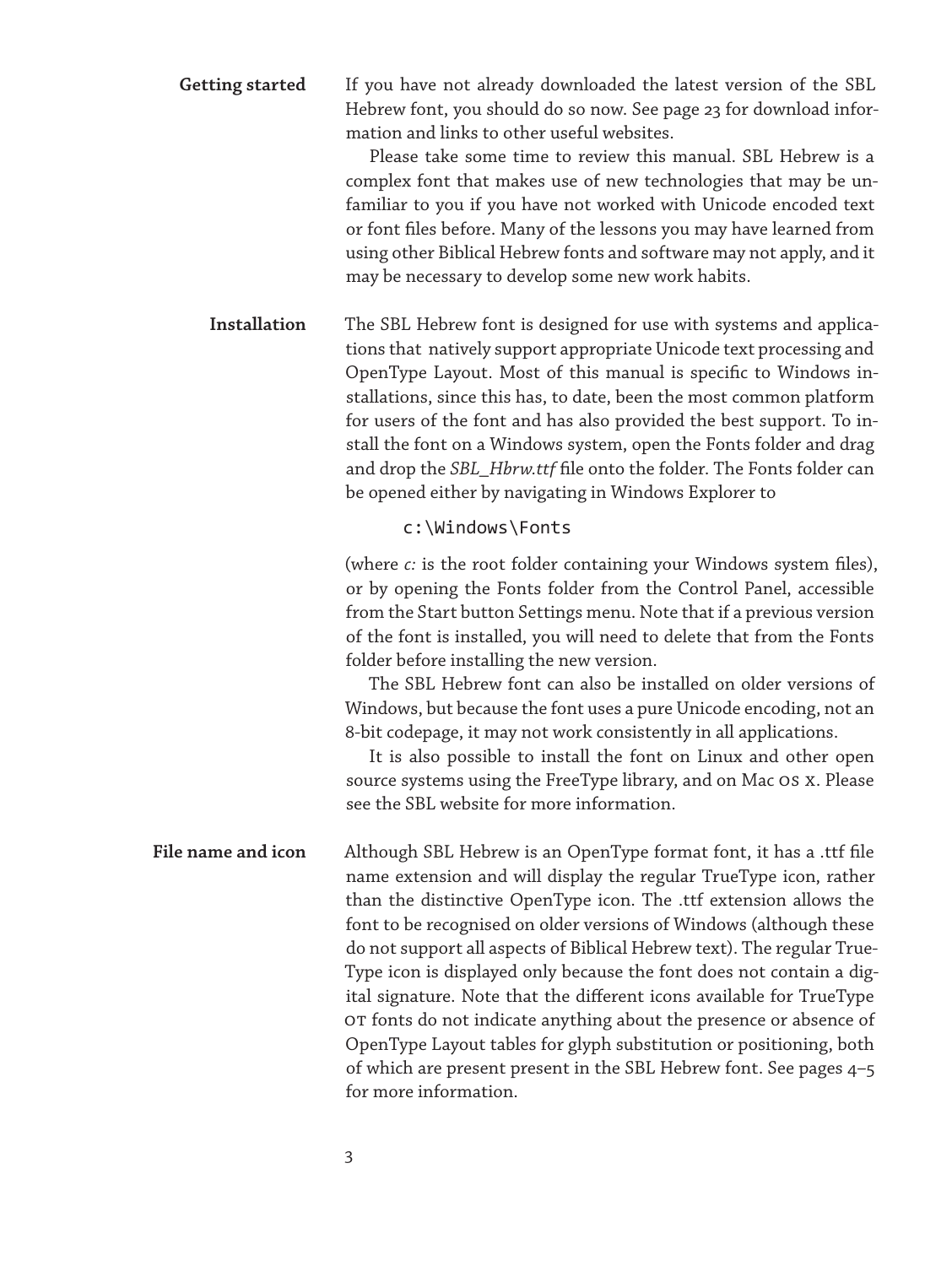# Most fonts do not come with user manuals, and most do not need them. SBL Hebrew is a complex font that uses new encoding and layout technologies, and this manual explains these technologies to help you get the most out of your new font. This manual also discusses known issues relating to these technologies, especially the complicated but important issue of text normalisation. Although you can install the SBL Hebrew font on most current operating systems, and can immediately begin working with it, please take time to review this document. Understanding issues like optimal character ordering will help ensure that the SBL Hebrew correctly displays your text. **Introduction**

# **The font format**

*This section is probably the least essential reading in this manual. This section explains the background to the development of the technology used in the SBL Hebrew font, and explains exactly what kind of font this is in technical terms.*

*For these and other online documents, please see the list of URLs in Appendix C, p.23*

SBL Hebrew is a TrueType-flavour OpenType font.

The original TrueType font format was developed by Apple Computers and released in the early 1990s. It was quickly licensed by Microsoft Corporation and is the system font format for Apple and Microsoft operating systems (the packaging of the format differed on the two systems prior to the introduction of Apple's Mac OS X, which can install Windows TT fonts). A TrueType font is a collection of tables, each containing information specific to a particular aspect of the font. For example, the *glyf* table contains outline information, the *cmap* table maps glyphs in the font to character codes for text entry and storage, and so forth.

The OpenType font format is an extension of the TrueType format, jointly developed by Microsoft and Adobe Systems. An Open-Type font has the same table structure as a generic TrueType font, but with the option to include a number of additional tables. There are two key components to the OpenType extensions: PostScript outline data and OT Layout data. The first of these determines the 'flavour' of a font—that is, the kind of outline and rendering technology used to 'paint' text. As noted above, SBL Hebrew is TrueTypeflavour, meaning that it uses the original TrueType outline format and rendering technology rather than PostScript. The second key component, OpenType Layout data, is essential to the correct rendering of complex scripts like Hebrew, and much of this manual is concerned with this technology and how it renders Biblical Hebrew. The SBL Hebrew font contains two kinds of OpenType Layout data: glyph substitution and glyph positioning. These are stored in the OpenType optional tables *GSUB* and *GPOS.*

For more information about the OpenType font format, see the specification and other material on the Microsoft or Adobe websites. The Microsoft introductory essay *Windows Glyph Processing,* which also discusses other aspects of complex script shaping referred to in this manual, might be a good place to start. None of this material is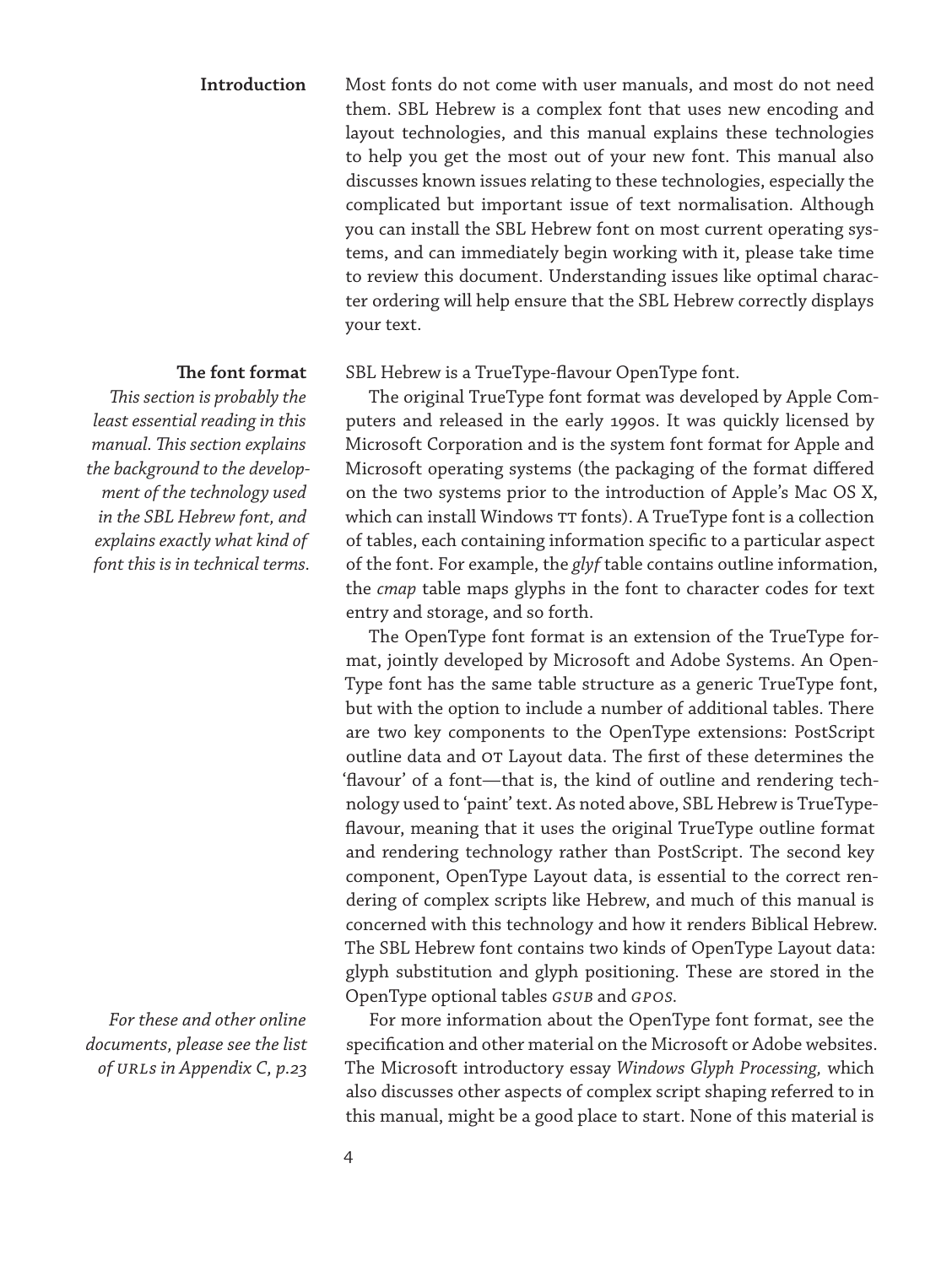essential to being able to use the SBL Hebrew font, but it will help you better understand that technologies on which the font relies.

# **Unicode text encoding**

*This section explains, in simplified terms, what the Unicode Standard is, and the implications of this encoding standard for Biblical Hebrew and for users of the SBL Hebrew font.*

*An 8-bit encoding is one that uses a single byte of computer memory or storage for each character in text. 8-bit encodings are limited to 256 characters, which explains the need for multiple encodings.*

The SBL Hebrew font uses standard Unicode character codes to encode Hebrew letters and marks. Unicode is an international character encoding standard that provides a single unique code for every semantic element necessary to encode plain text in supported scripts and languages. Today, most of the world's major scripts and languages are supported by Unicode, and recent efforts have led to the encoding of numerous historical scripts. Because every character in Unicode has a unique code, rather than sharing codes across multiple codepages or being assigned to different codes *e.g.* on Windows and Mac operating systems, text encoded in Unicode can be safely exchanged between different operating systems and applications that employ Unicode. The benefit of such a standard to scholarship, where authors and publishers are often using different software, should be obvious.

In the past, Hebrew text was supported on different platforms, and even between different applications, using a variety of standard and not-so-standard 8-bit encodings. Because the fonts that supported these encodings tended to be 'dumb' fonts, *i.e.* without built-in layout intelligence, often multiple fonts would be needed to correctly display complex texts such as found in Biblical scholarship. This, of course, increased the likelihood that text produced with these encodings could not be reliably and accurately exchanged between systems and applications, because correct display relied on not only knowing which encoding standard was used but also which font was used where. Unicode and OpenType solve these problems by using a unique code for each Hebrew consonant and mark, and employing layout intelligence to map from the encoded characters to the appropriate arrangement of glyphs to display a given text. [See the examples on the following pages.]

While the benefit of Unicode is easy to see, it does require that the SBL Hebrew font be used in a Unicode text encoding environment, *i.e.* in systems and applications that use Unicode character codes when storing, manipulating and displaying text. No guarantees can be made about its performance in non-Unicode environments. [Note, however, that some applications will internally map from Unicode characters in a font to 8-bit codes used internally by the application. In this case some text may display correctly with the SBL Hebrew font, although the text may be subject to the typical exchange problems of 8-bit text.] It may be that your current document publishing workflow involves non-Unicode applications, and this will limit, for the time being, the usefulness of the SBL Hebrew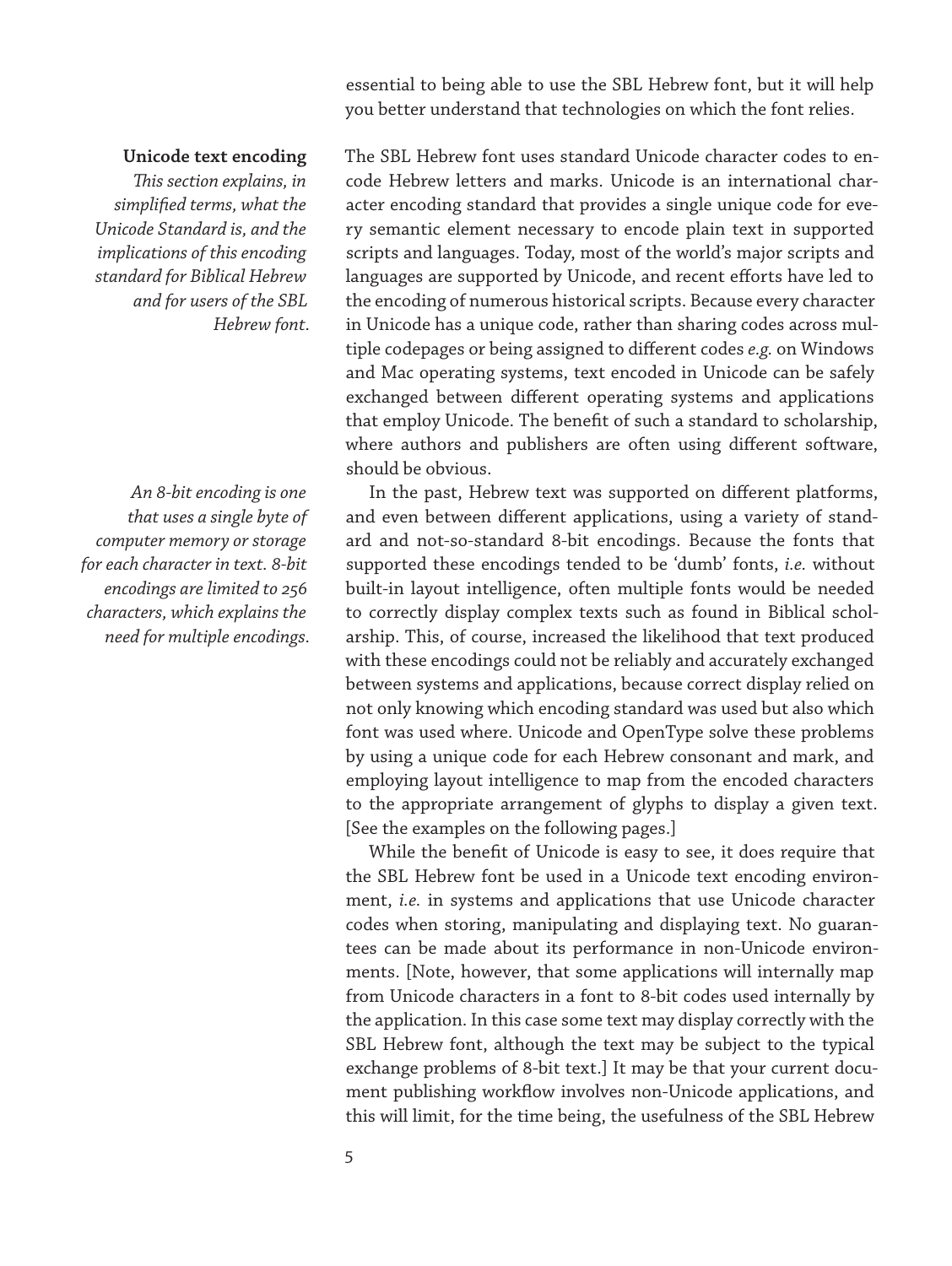font in your work. During the past few years, Unicode has become the dominant encoding standard for most major operating systems, and is, for example, specified by the World Wide Web consortium as the default encoding of XML documents. It is very likely that the makers of your present software will be updating their applications to handle Unicode, and they may be able to give you estimates on when suitable upgrades will be available. If you are tied to software that is not being updated to handle Unicode soon, or if you simply cannot wait and like the *design* of the SBL Hebrew typeface, it may be possible to arrange to have custom fonts made for specific 8-bit encodings, or to make your own. For information on the kind of modifications that are permitted, or for contact information, please see the font license in Appendix A, page 20.

# **Uniscribe**

*This section explains the role of the Microsoft Unicode Script Processor (Uniscribe) in shaping complex scripts. The most important thing to note in this regard is that different versions of Uniscribe will produce different results for some Hebrew mark sequences.*

*Note that applications using text processing calls on systems older than Windows 2000 may not be Uniscribe clients.*

*These test documents are also available from* http:www.tiro. com/resources/hebrew/

The layout intelligence in OpenType fonts relies on system or application support for basic linguistic shaping. In simple terms, systems and applications deal with characters, and fonts deal with glyphs, *i.e.* with the visual representation of characters. Complex scripts like Hebrew require systems and applications to be aware of right-to-left and bidirectional layout and of character properties that distinguish *e.g.* consonants from combining marks. Some applications will have built in support for such things, while others will rely on standard system components. Microsoft's Unicode Script Processor—commonly referred to as Uniscribe—is a standard system component that includes shaping engines for various scripts, including Hebrew. Uniscribe works directly with OpenType fonts, such as SBL Hebrew, built according to Microsoft specifications. An application that uses Uniscribe will make calls to it as text is entered and edited; Uniscribe processes the input characters, and applies the layout intelligence in the font accordingly.

If you are using an application that utilises Uniscribe—these include the Microsoft Office Suite on Windows, Internet Explorer, and any other app that makes standard system calls for text input and output—you will find working with Biblical Hebrew text very easy and the SBL Hebrew font will automatically correctly display most text. I say most text, because there is always the possibility to create sequences of consonants plus marks that are linguistically nonstandard and which cannot be correctly resolved by the layout features in the font. The SBL Hebrew font has been tested with every combination of consonant plus mark(s) that occurs in the Michigan-Claremont Old Testament text. The results of this testing are available as Acrobat documents from the Society of Biblical Literature Hebrew font website, and may be helpful in troubleshooting layout discrepancies with different shaping engines.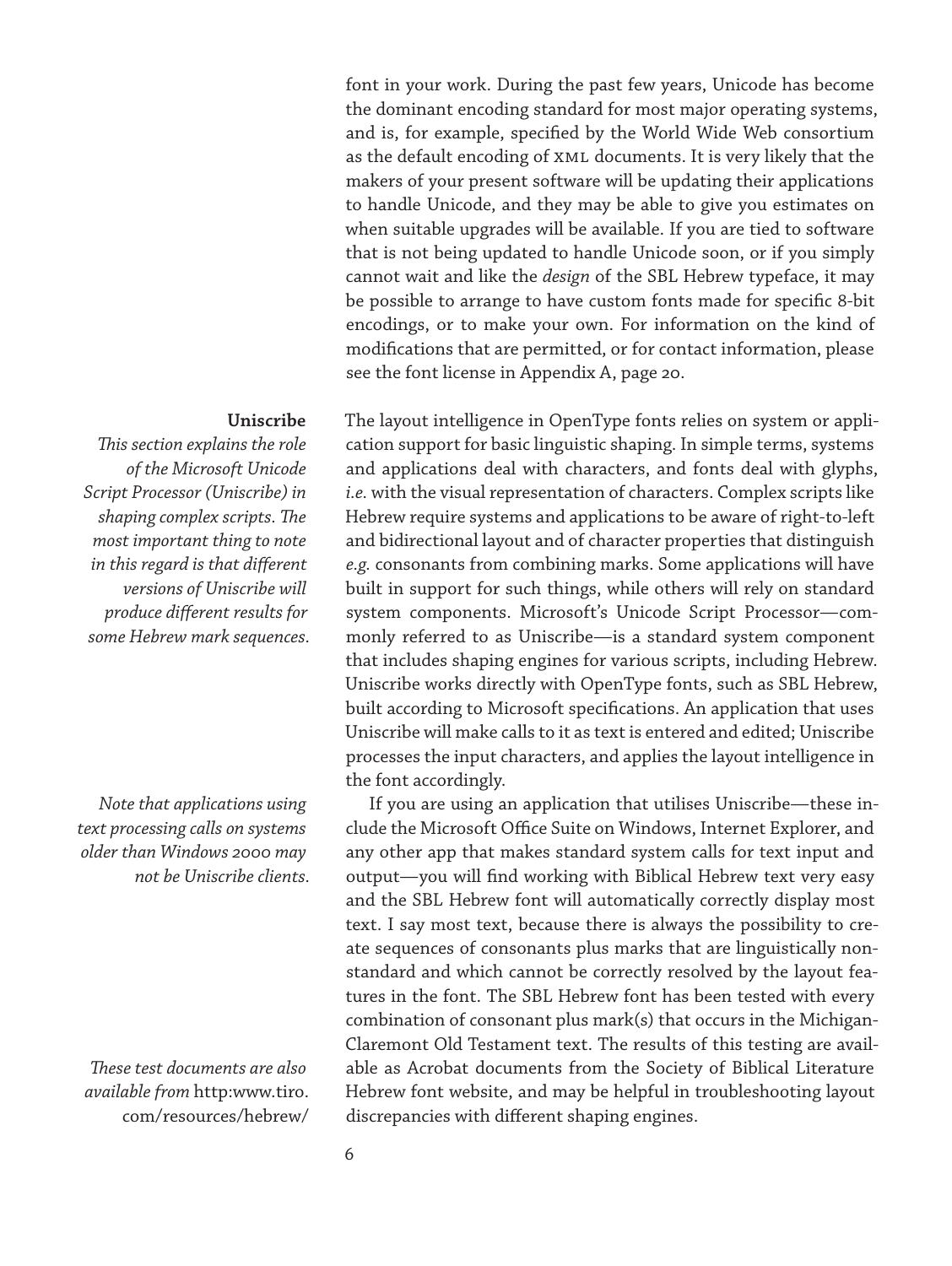*Software developers producing software for use in Biblical scholarship can arrange for a redistribution license for Uniscribe. This enables them to bundle more recent versions of Uniscribe for utilisation by their software. Please contact Microsoft Typography for more information.*

Different versions of Uniscribe ship with and are used by different applications and system versions, which means that rendering results may vary. We have been fortunate, during the development of SBL Hebrew, to test the fonts with unreleased versions of Uniscribe that will ship with upcoming software. The new versions of Uniscribe have been used to confirm that all consonant plus mark(s) sequences in the Michigan-Claremont text will be correctly rendered *when these versions of Uniscribe are employed.* Because SBL Hebrew has, in this respect, been designed for 'cutting edge' technology, some sequences will display incorrectly in systems and applications using older versions of Uniscribe. It is important to note that these sequences may be correctly encoded, and that documents with display problems are not erroneous. Typically, when a sequence of marks cannot be correctly rendered by Uniscribe, the shaping engine will insert a dotted-circle, and the mark or marks that cannot be applied to the preceding consonant will be applied to the circle. The example below shows three possible levels of display for a unique sequence of consonant plus marks from Job 7:11 (*alef* + *hataf patah* + ZWJ + *meteg* + *dehi*).



- A. This example shows the correct rendering applied by Uniscribe version 1.471.4063.0, which ships with MS Office 2003. This and later versions can be expected to correctly render this and other consonant plus mark sequences.
- B. This example shows incorrect rendering applied by Uniscribe version 1.325.2180.1; this is the version of Uniscribe that ships with Windows 2000. As you can see, this version of Uniscribe is unable to correctly apply *dehi* to a consonant that already carries a combination of *hataf* vowel and *meteg,* so inserts a dotted circle.
- C. This very incorrect example shows the same sequence crudely displayed by an application that does not use Uniscribe and cannot implement the glyph positioning intelligence in the SBL Hebrew font. The marks are blindly centered below the consonant, but they collide and do not interract correctly. In some applications, the marks may not even be centered below the consonant, but will cluster between it and the next letter.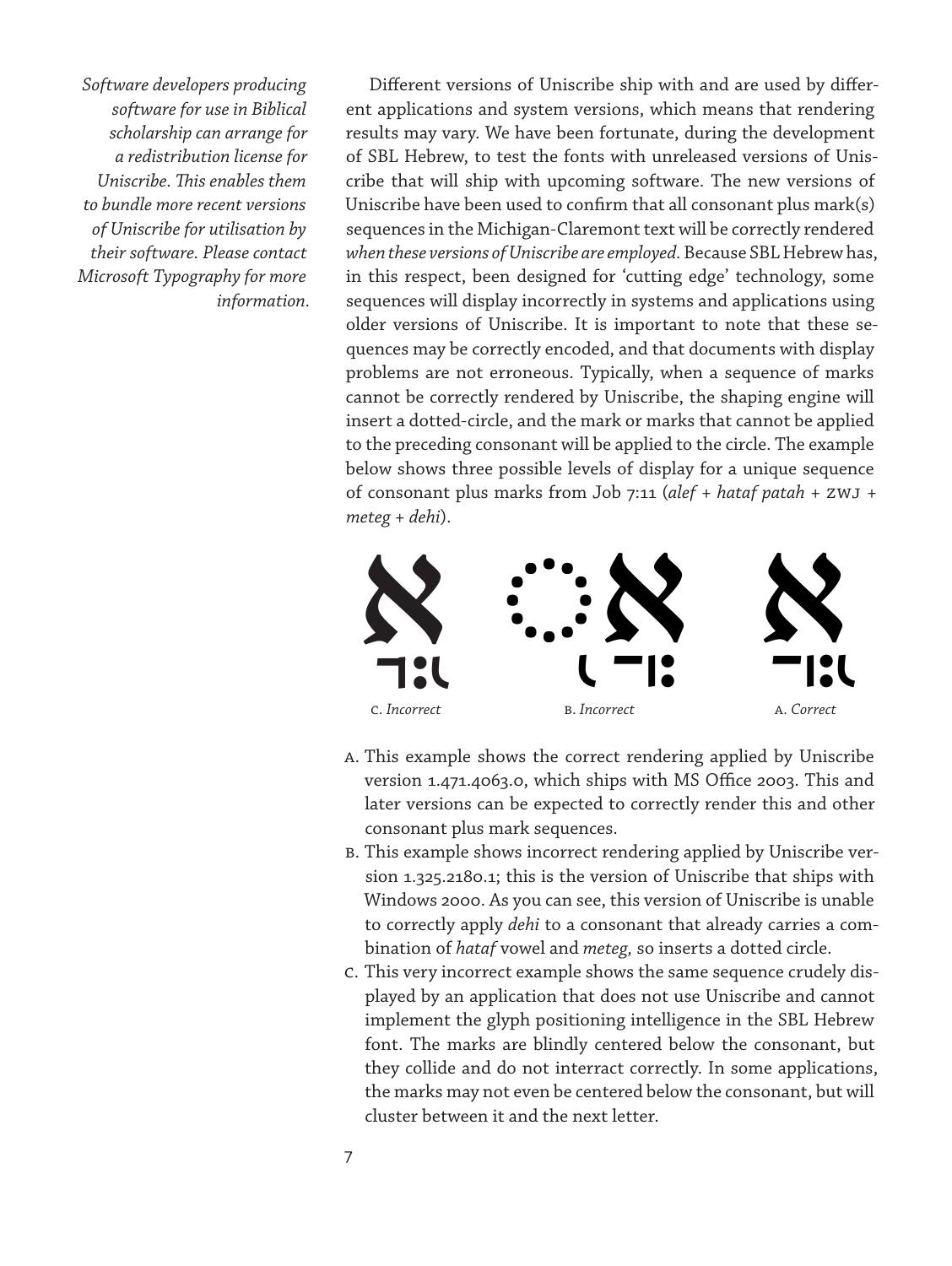Note that in the two examples rendered by Uniscribe the *meteg* combines with the *hataf patah,* forming a mark ligature in which the *meteg* appears between the two parts of the vowel. For more information about this and other aspects of *meteg* handling, see the section of this manual on page 13.

# **The normalisation issue**

*This section explains an important problem in the encoding of Hebrew in the Unicode Standard. This problem will not affect all text, but can be a serious problem that users need to be aware of.* Although implementation of the Unicode Standard is generally a boon to scholars working with texts in complex scripts, there is an unfortunate and quite serious problem in the current encoding of Hebrew. This involves the canonical combining class assignments that are used when text is normalised. Normalisation is a process by which sequences of characters in text that can be variously encoded but are *semantically identical* are treated as identically encoded. This can frequently involve the reordering of a sequence of characters. Consider, as an example, this combination of consonant plus marks that occurs in 1 Ch 13:13. This combination could be encoded in six

 $\begin{picture}(180,10) \put(0,0){\line(1,0){10}} \put(10,0){\line(1,0){10}} \put(10,0){\line(1,0){10}} \put(10,0){\line(1,0){10}} \put(10,0){\line(1,0){10}} \put(10,0){\line(1,0){10}} \put(10,0){\line(1,0){10}} \put(10,0){\line(1,0){10}} \put(10,0){\line(1,0){10}} \put(10,0){\line(1,0){10}} \put(10,0){\line(1,0){10}} \put(10,0){\line(1$ 

different ways, and each would result in exactly the same visual representation and the same semantic meaning for the reader:

- 1. *tet* + *dagesh* + *tsere* + *zaqef gadol*
- 2. *tet* + *dagesh* + *zaqef gadol* + *tsere*
- 3. *tet* + *tsere* + *dagesh* + *zaqef gadol*
- 4. *tet* + *tsere* + *zaqef gadol* + *dagesh*
- 5. *tet* + *zaqef gadol* + *dagesh* + *tsere*
- 6. *tet* + *zaqef gadol* + *tsere* + *dagesh*

The SBL Hebrew font is able to correctly render any of these sequences (although most users familiar with Hebrew would agree that the *dagesh* should, logically and linguistically, precede the vowel and the cantillation mark, and most would also agree that the vowel should precede the cantillation mark). If you consider that any combination of consonant plus three marks can be encoded in six different ways, it is easy to realise how even a fairly short word of five or six consonants with all their marks could be encoded in many dozens of different ways. Normalisation is important because it provides a mechanism for all these possible permutations of mark ordering to be resolved to a single canonical order. This is most important when a text not only needs to be displayed but also needs to searched, sorted or spellchecked. If a search algorithm had to look for fifty or more possible and equivalent spellings of a single word, it would be extremely inefficient and slow. So normalisation is applied to reorder every equivalent sequence of characters into a single and consistent order.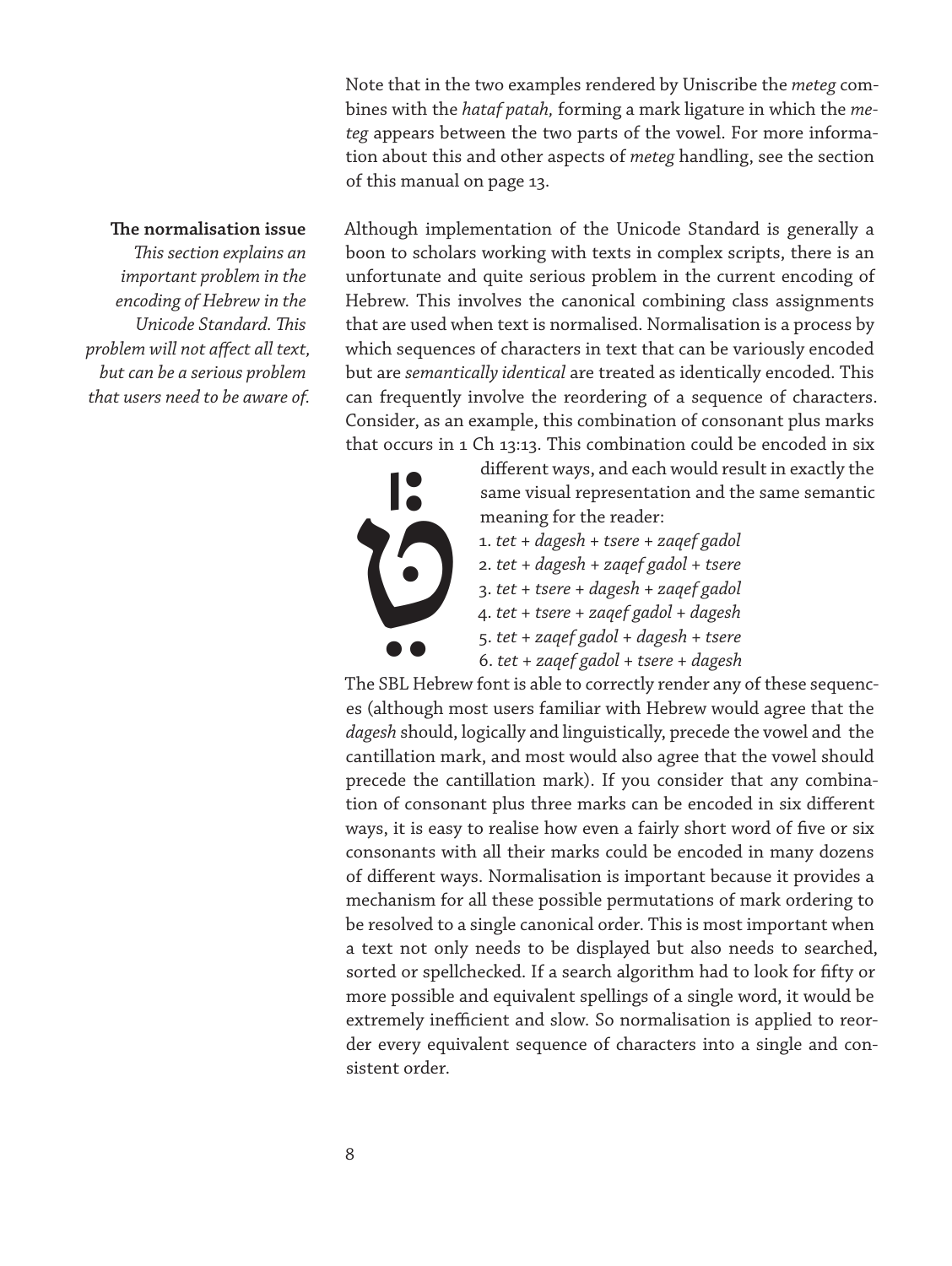*Note that the Unicode Standard includes multiple normalisation forms,* i.e. *different ways of normalising text, and not all of these involve reordering of marks. The form that is of concern for Biblical Hebrew encoding is Normalisation Form C, which does reorder marks.*

*For more thorough discusion of this example, see Tov, Emanual.*  Textual criticism of the Hebrew Bible. *2nd edition, Minneapolis, 1992. p43.*

*Here are the Hebrew words from this example enlarged. Correct, before normalisation:*

יְרוּשָׁלַם *Inorrect, after normalisation:* ירוּשׁי

Normalisation is achieved by giving every mark a canonical combining class. This is a number that indicates how close to the base character (the consonant, in the case of Hebrew) each mark should be ordered and which marks may be reordered relative to each other. Some canonical combining classes contain only individual characters, indicating that these can always be reordered relative to characters with different classes; some classes contain multiple characters, indicating that these *cannot* be reordered relative to each other. If two or more characters are included in the same class, this means that their relative ordering is semantically meaningful and not equivalent; therefore, they must not be reordered or the meaning will be lost.

So far, so good, but when the Hebrew script was encoded in the Unicode Standard, combining classes were assigned in a way that failed to take into account the many peculiarities of Biblical texts. This has resulted in every Hebrew vowel being assigned its own canonical combining class, meaning that combinations of two vowels applied to a single consonant may be reordered during normalisation. This is not a problem for modern Hebrew spelling, but can be disastrous for Biblical texts due to textual conventions such as the tendency to record changing pronunciation by applying new vocalisation but preserving the original consonant structure of words. A good—and important—example is the change in pronunciation of *yerušālēm* to *yerušālayim,* which required the Masoretes to add *hiriq* between the *lamed* and the final *mem* in order to approximate the new pronunciation as *yerušālaim,* while preserving the consonant structure of the ancient manuscripts. The final four characters of this word are correctly encoded in the order *lamed* + *patah* + *hiriq* + *final mem,* and the word is correctly displayed ִם ַל ָשׁוּרְי ; however, the faulty canonical combining classes for *patah* and *hiriq* in Unicode cause *hiriq* to always precede *patah* when reordering due to normalisation is applied. The resulting sequence *lamed* + *hiriq* + *patah* + *final mem* is both textually incorrect and cannot be correctly displayed by the SBL Hebrew font: ם ִַל ָשׁוּרְי) note collision of vowels under *lamed*). Unicode normalisation can easily break Biblical Hebrew text.

The good news is that most software does not automatically apply normalisation, and software developers familiar with Biblical Hebrew are likely to be aware of the problem. There remains a risk, however, especially when documents are being exchanged between different platforms or published on the Internet, that a piece of software beyond the original author or editor's control—a web browser on the receiving end of an electronic document, for example—may apply normalisation. This is, of course, not a font issue *per se;* it is a text encoding issue that can affect any document and result in tex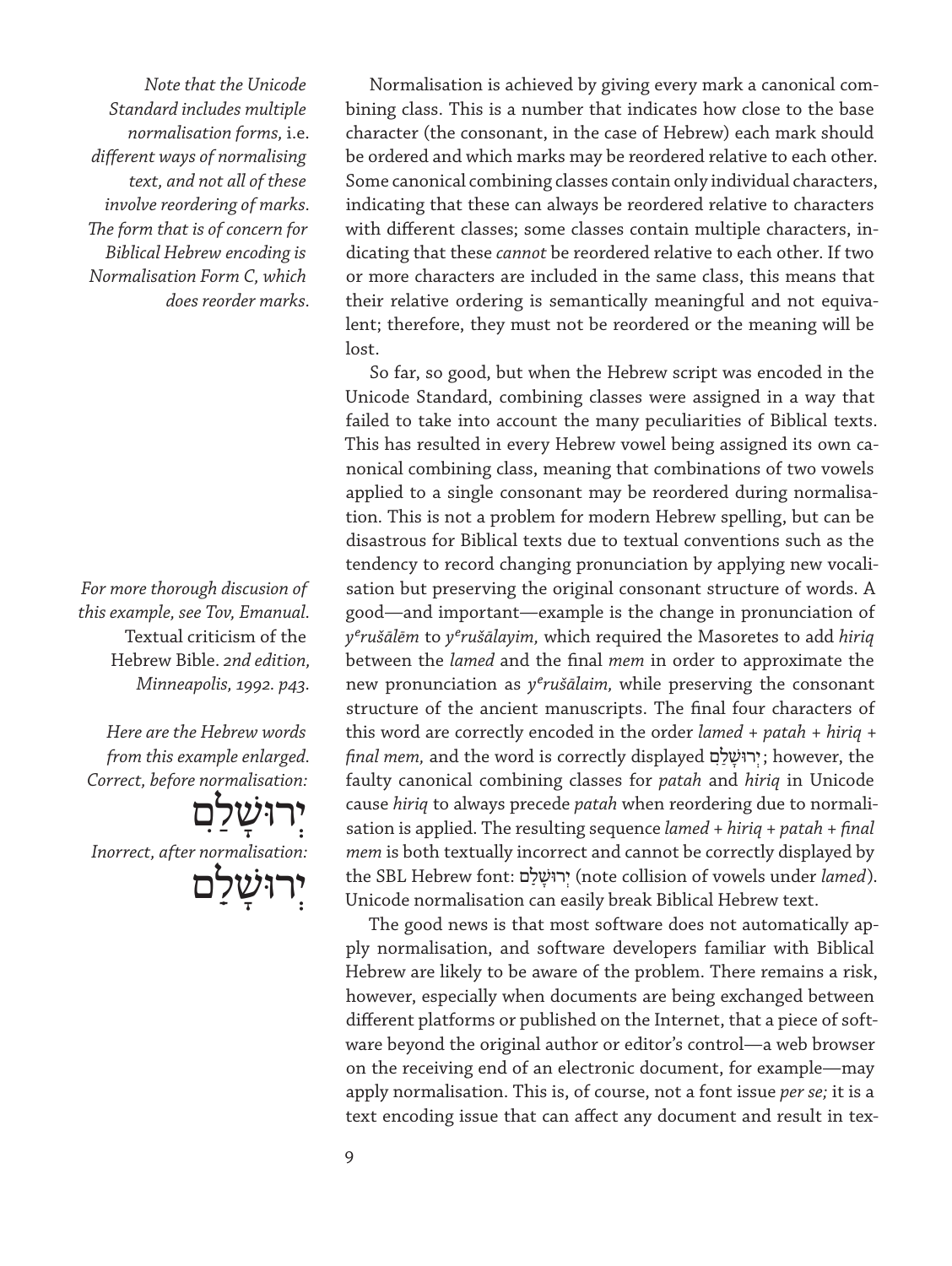tual error, incorrect display, or both. To avoid these problems, the latest generation of Hebrew shaping engines, such as Uniscribe for Windows Vista and Office 2007, perform corrective mark ordering during rendering, to ensure that normalised sequences can be correctly rendered by fonts built to a common specification. This will remove many of the possible display problems associated with Unicode normalisation. However, there will remain a number of cases in which the results of normalisation may display 'correctly' but in which the meaning of the text is changed. For instance, if *meteg* is positioned at the right side of a vowel, it may be moved to the left side during normalisation: both positions will render correctly, and either is textually legitimate. So mechanisms are necessary to guard against some mark reordering during normalisation.

Software developers who need to apply normalisation to text to facilitate efficient searching can, of course, avoid the problems of the Unicode mark reordering by using a custom normalisation routine that does not reorder Hebrew vowels. Combining classes for such a custom routine, based on the mark ordering recommendations of the next section, are suggested in Appendix B, page 20. However, this does not address the issue of Unicode normalisation being applied 'downstream' of document creation, *e.g.* in web browsers.

The Unicode Technical Committee recommends the use of the Combining Grapheme Joiner (CGJ, U+034F) character as a control character to override mark reordering during normalisation, and the SBL Hebrew font has been updated to handle this mechanism. Using this mechanism, the problem case of mark reordering discussed on page 9 would be resolved by inserting the CGJ character between the patah and hiriq marks: *lamed* + *patah* + CGJ + *hiriq* + *final mem*. The CGJ character can be inserted between any two adjacent mark characters that may be subject to reordering during normalisation, and will prevent this reordering from happening. Software developers are currently discussing ways in which this can be implemented automatically, so that the burden is not on document authors to identify situations in which mark reordering might occur and to manually insert CGJ at these places. It may be some time before such solutions become widely implemented.

If you are not concerned about mark reordering, e.g. because you are working in a completely closed text environment that does not employ normalisation or which uses a custom normalisation rather than the Unicode one, you do not need to worry about the CGJ character in this regard. If you are producing documents that may be published to the Internet or in other circumstances in which you do not have control of normalisation, CGJ provides a means for you to prevent unwanted reordering. If you are working with specific Bi-

*If you are using the Tiro Biblical Hebrew keyboard v1.2, you can insert the CGJ character manually using the key combination* [ctrl+alt+7]*. If you are using the SIL Biblical Hebrew keyboard, you can insert the CGJ character using the key combination*  [shift+ctrl+alt+P]

*See the last paragraph on page 13 for additional examples of mark reordering and CGJ insertion.*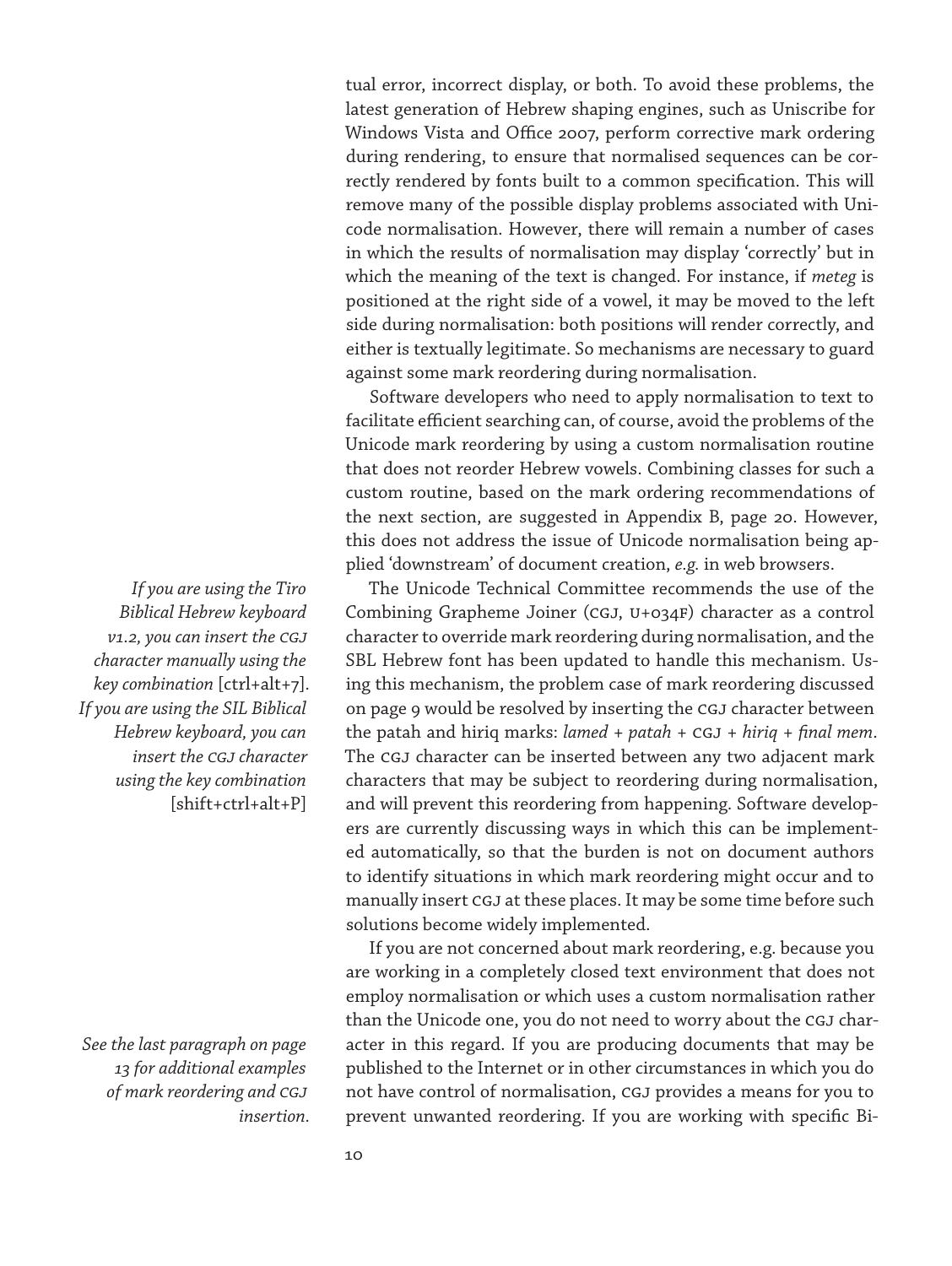ble passages, and are concerned about normalisation reordering of marks, you may find it helpful to check the chapter and verse to see what words may be affected in a way that changes the recommended mark order discussed in the following sections of this manual. To assist in this, we will be producing a document for each Bible book, identifying such words. These will be available from the SBL website and from *http:www.tiro.com/resources/hebrew* (in progress).

Note that not all mark reordering results in broken rendering or textual ambiguity. As noted above, some rendering engines may correct reordering during display, further reducing the number of instances in which CGJ needs to be inserted; the most important use of CGJ is in instances where the reordered text may render 'cleanly' but where textually important distinctions are lost, e.g. where a *meteg* moves from one side of a vowel mark to another.

# **Mark ordering**

*This section discusses recommended ordering for sequences of consonants with multiple marks. This is one of the more important sections of this manual.* As discussed in the previous section, the SBL Hebrew font can correctly display equivalent sequences of marks applied to consonants in different orders. The font cannot correctly display *every* possible permutation, especially when more than two marks are involved, but it seldom matters, for instance, whether a below vowel or above cantillation mark is applied to a consonant first. That said, there are many benefits to establishing consistent habits in ordering marks when creating documents. By following the recommended mark ordering outlined in the table on the next page, you will avoid entering sequences that cannot be correctly displayed—unless, of course, they are beyond the general ability of the SBL Hebrew font to render the Old Testament text—, and you will also make searching for Hebrew words and phrases easier for yourself and colleagues with whom you exchange electronic documents.

The basic principles of the mark ordering recommendation is that marks affecting the pronunciation of consonants are applied first; then the *holam* mark; then below marks, vowels and consonants, as they occur from right-to-left *except* the prepositive marks *yetiv* and *dehi,* which are applied after other low marks because they are positioned relative to them; then above marks, including metatextual marks such as the masora circle, as they occur from right-to-left *except* the postpositive marks *pashta, telisha qetana* and *zinor.* The table of marks on the next page shows the order in which they should be entered (note that this corresponds, also, to the recommendations for custom normalisation in Appendix B, page 21).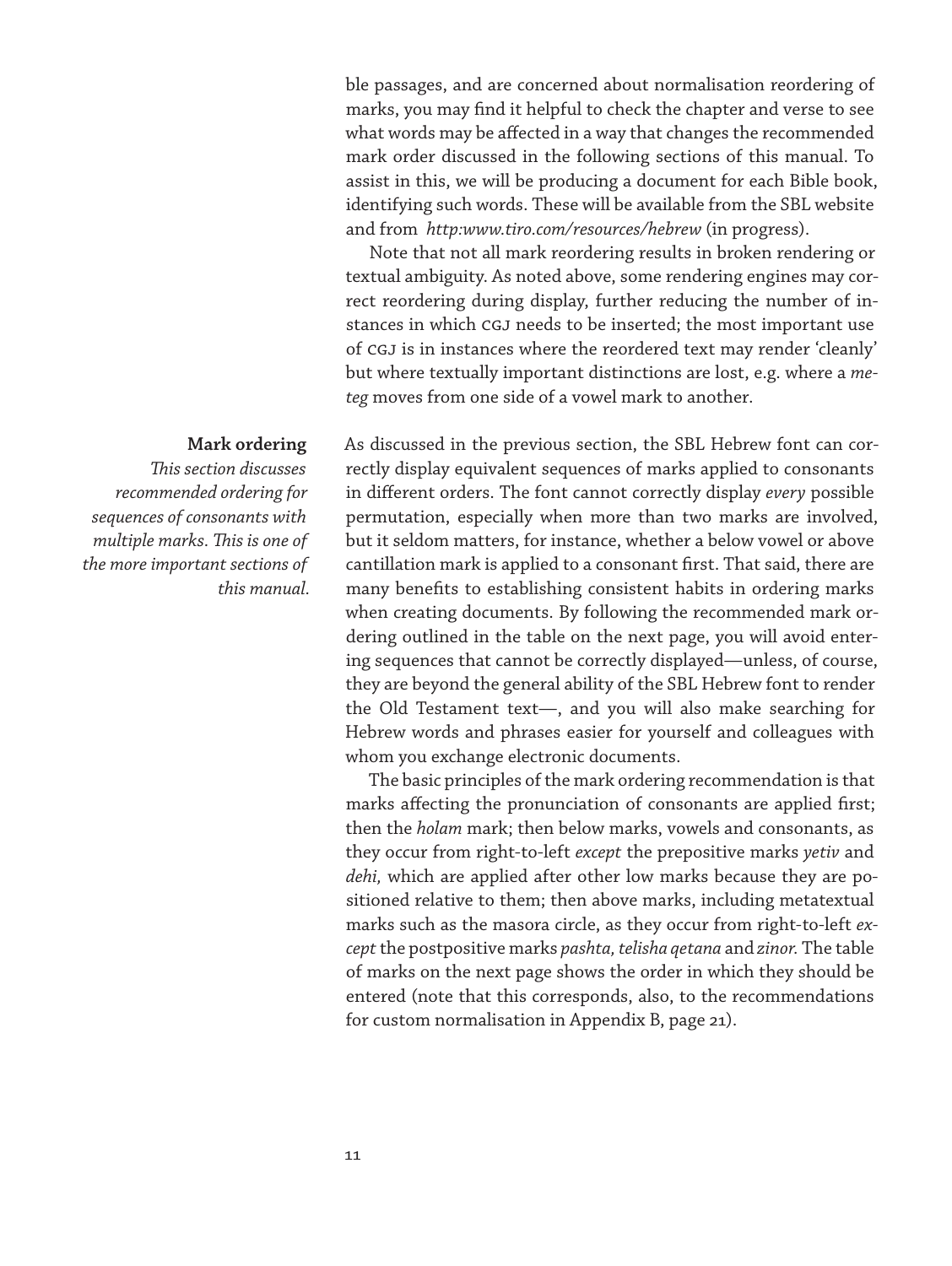# Table 1  $Recommended$  mark ordering

| $\mathbf{1}$   | Base consonant                                                              | υ                          |  |
|----------------|-----------------------------------------------------------------------------|----------------------------|--|
| $\overline{2}$ | shin dot                                                                    | v                          |  |
|                | sin dot                                                                     | $\dot{v}$                  |  |
| 3              | dagesh/mapiq                                                                | υ                          |  |
|                | 4 rafe                                                                      | Ū                          |  |
| 5              | holam                                                                       | $\dot{\mathcal{V}}$        |  |
| 6              | Below marks from the<br>following group as the occur<br>from right-to-left: |                            |  |
|                | sheva                                                                       | שְ                         |  |
|                | hataf segol                                                                 | $\stackrel{U}{\cong}$      |  |
|                | hataf patah                                                                 | $\overset{\mathcal{U}}{=}$ |  |
|                | hataf gamats                                                                | يا<br>پ                    |  |
|                | hirig                                                                       |                            |  |
|                | tsere                                                                       | رح                         |  |
|                | segol                                                                       | $\ddot{\mathcal{Q}}$       |  |
|                | patah                                                                       | $\ddot{v}$                 |  |
|                | qamats (gadol)                                                              |                            |  |
|                | qamats qatan                                                                | A A A A A A A A            |  |
|                | qubuts                                                                      |                            |  |
|                | $m$ eteg $^{\rm 1}$                                                         |                            |  |
|                | atnah                                                                       |                            |  |
|                | atnah hafukh                                                                |                            |  |
|                | tipeha                                                                      |                            |  |
|                | tevir                                                                       |                            |  |
|                | munah                                                                       |                            |  |
|                | mahapakh                                                                    |                            |  |
|                | merkha                                                                      |                            |  |
|                | merkha kefula                                                               |                            |  |
|                | darga                                                                       | D. D. D. D. D. D. D. D.    |  |
|                | yerah ben yomo                                                              |                            |  |
|                | low punctum extra. <sup>2</sup>                                             | $\mathcal{V}$              |  |

|   | from the following group:                            |                                  |  |  |
|---|------------------------------------------------------|----------------------------------|--|--|
|   |                                                      |                                  |  |  |
|   | yetiv<br>dehi                                        | שְ                               |  |  |
|   |                                                      | V.                               |  |  |
| 8 | Above marks from the                                 |                                  |  |  |
|   | following group as they<br>occur from right-to-left: |                                  |  |  |
|   | shalshelet                                           | Ŵ                                |  |  |
|   | zaqef qatan                                          | Ŵ                                |  |  |
|   | zagef gadol                                          | Ů                                |  |  |
|   | revia                                                | Ŵ                                |  |  |
|   | zarga                                                | Ÿ                                |  |  |
|   | qarney para                                          | ŵ                                |  |  |
|   | gershayim                                            | G                                |  |  |
|   | geresh muqdam                                        | ψ                                |  |  |
|   | geresh                                               | Ú                                |  |  |
|   | telisha gedola                                       | $\boldsymbol{\mathcal{V}}^\circ$ |  |  |
|   | iluy                                                 | ΰ                                |  |  |
|   | qadma (azla)                                         | ù                                |  |  |
|   | ole                                                  | ŵ                                |  |  |
|   | pazer                                                | Ů                                |  |  |
|   | masora/number dot <sup>3</sup>                       | $\dot{\psi}$                     |  |  |
|   | high punctum extra. <sup>2</sup>                     | $\dot{\dot{\nu}}$                |  |  |
|   | masora circle <sup>4</sup>                           | ŵ                                |  |  |
| 9 | Postpositive above marks                             |                                  |  |  |
|   | from the following group:                            |                                  |  |  |
|   | segolta                                              |                                  |  |  |
|   | pashta                                               | $\frac{\partial}{\partial y}$    |  |  |
|   | telisha qetana                                       |                                  |  |  |
|   | zinor                                                |                                  |  |  |
|   |                                                      |                                  |  |  |

*Notes:*

- 1. See page 13 for specific information about *meteg* ordering.
- 2. See page 14 for specific information about *puncta extraordinaria.* Note that the high *punctum* is centered above the letter and above any other high marks; it should usually be ordered last of the marks in its group. Similarly the low *punctum* should usually be ordered after other below marks.
- 3. See page 15 for specific information about the masora/number dot.
- 4. Although it may visually be positioned slightly to the right of other above marks, the masora circle is usually ordered after any other marks in this group. See page 15 for specific information about *masora* circle handling.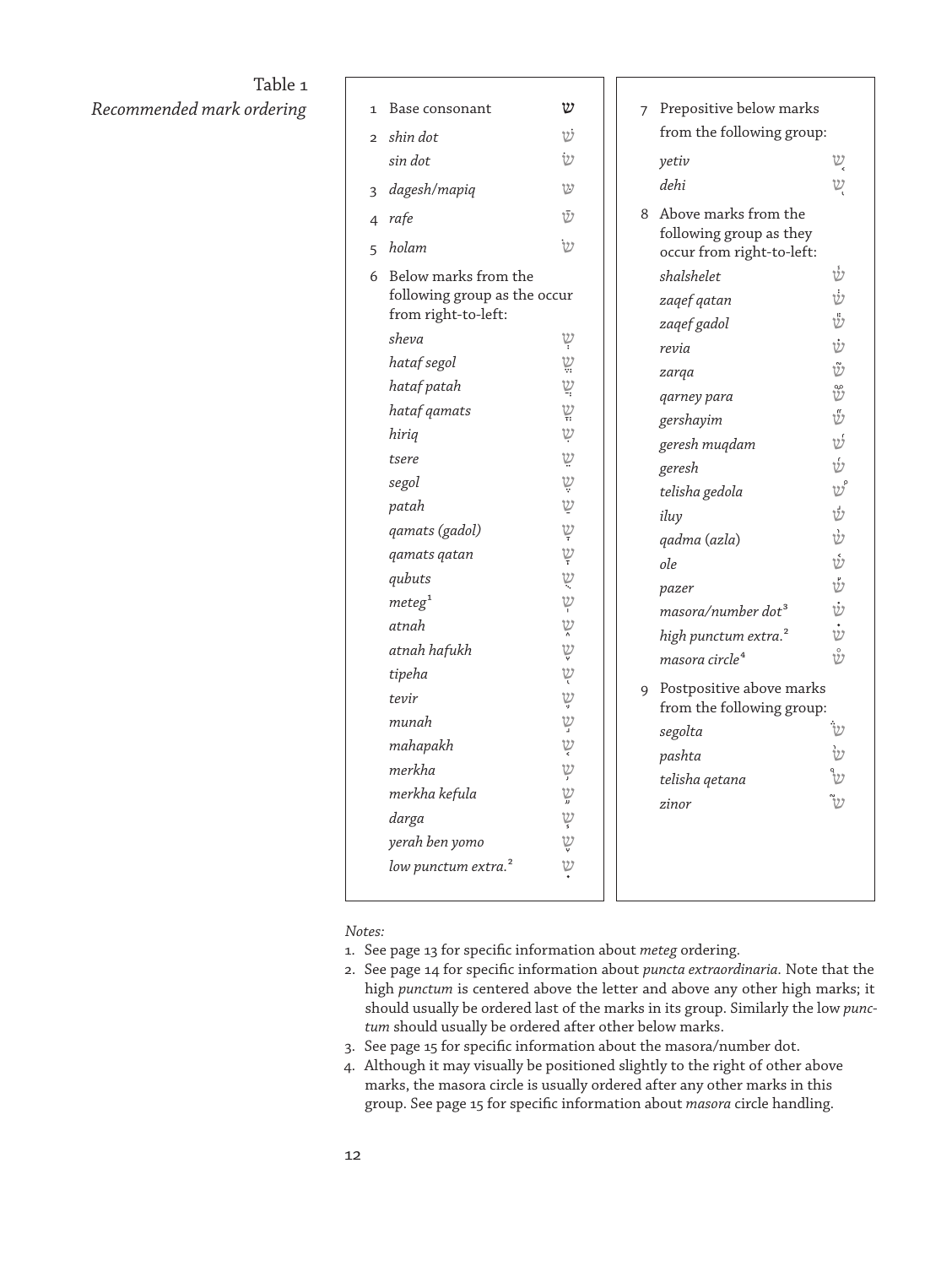# *Meteg* **handling**

*This section explains the various ways in which the* meteg *mark can be applied and the expected results.*

The Hebrew mark *meteg* can appear in a variety of positions relative to other below marks, and all these are supported in the SBL Hebrew positioning lookups. However, not all are equally well supported in applications at the time of writing. This section explains how to encode sequences of consonant plus meteg with other marks to achieve different visual results, and shows how these will be ideally rendered.

The normal position of *meteg* relative to vowel marks is to the left, *e.g.* וּ ֗א ְצ ְמִיּ ַֽו) 1 Kings 1:3). Such a sequence is encoded *consonant* + *vowel* + *meteg,* that is, as the marks are ordered from right to left.

Much less commonly, *meteg* can appear to the left of a cantillation mark, *e.g.* עֲבָדֵים (Ex 20:2). Again, this sequence is encoded as the marks are ordered from right to left: *consonant* + *vowel* + *cantillation* + *meteg.*

When *meteg* is applied to a consonant bearing a *hataf* vowel (*hataf segol, hataf patah* or *hataf qamats*), the default font rendering is also for the meteg to be positioned to the left of the vowel, *e.g.* ה ֶ֥י ְה ֶֽות־אֹי ֱֽה (Ps 50:21). However, it is common for this mark combination to be displayed with a medial *meteg* positioned between the two parts of the *hataf* vowel, *e.g.* ם ֶ֔יכ ֵלהֹ א) 2 Chr 32:15). This is handled by the SBL Hebrew font, using an OpenType ligature substitution, when the Zero Width Joiner (ZWJ, U+200D) control character is inserted between the *hataf* vowel and the *meteg: consonant* + *hataf vowel* + ZWJ + *meteg.*

Finally, there are those instances in which *meteg* needs to be placed to the right of a vowel. These are relatively common on the first consonant of a word in the *Biblia Hebraica Stuttgartensia* text, *e.g.* תַעֲשֶׂה־לָךְ (Ex 20:4), but may also occur in mid-word, *e.g.* תַעֲשֶׂה־לָךָ (Deut 22:26). In such cases, *meteg* should be encoded before the vowel, *i.e.* as the marks are ordered from right to left: *consonant* + *meteg* + *vowel.* Note that this ordering should also be used in those rare cases where *meteg* occurs to the right of a *hataf* vowel, *e.g.* הַלֹּא־אֲתָּה (Psa 85:7).

Note that because of the canonical combining class assigned by Unicode to the meteg character, it may be subject to reordering during normalisation (see pages 8–11). For instance, the example from Exodus 20—אֲמַעֲשֶׂה־לְךָּ such that the *meteg* shifts to the left of the *patah:* תַעֲשֶׂה־לָךְ, If the relative position of meteg to a vowel is textually important, care must be taken to prevent reordering through automatic or manual insertion of the CGJ character, *e.g. bet + meteg +* CGJ *+ patah.*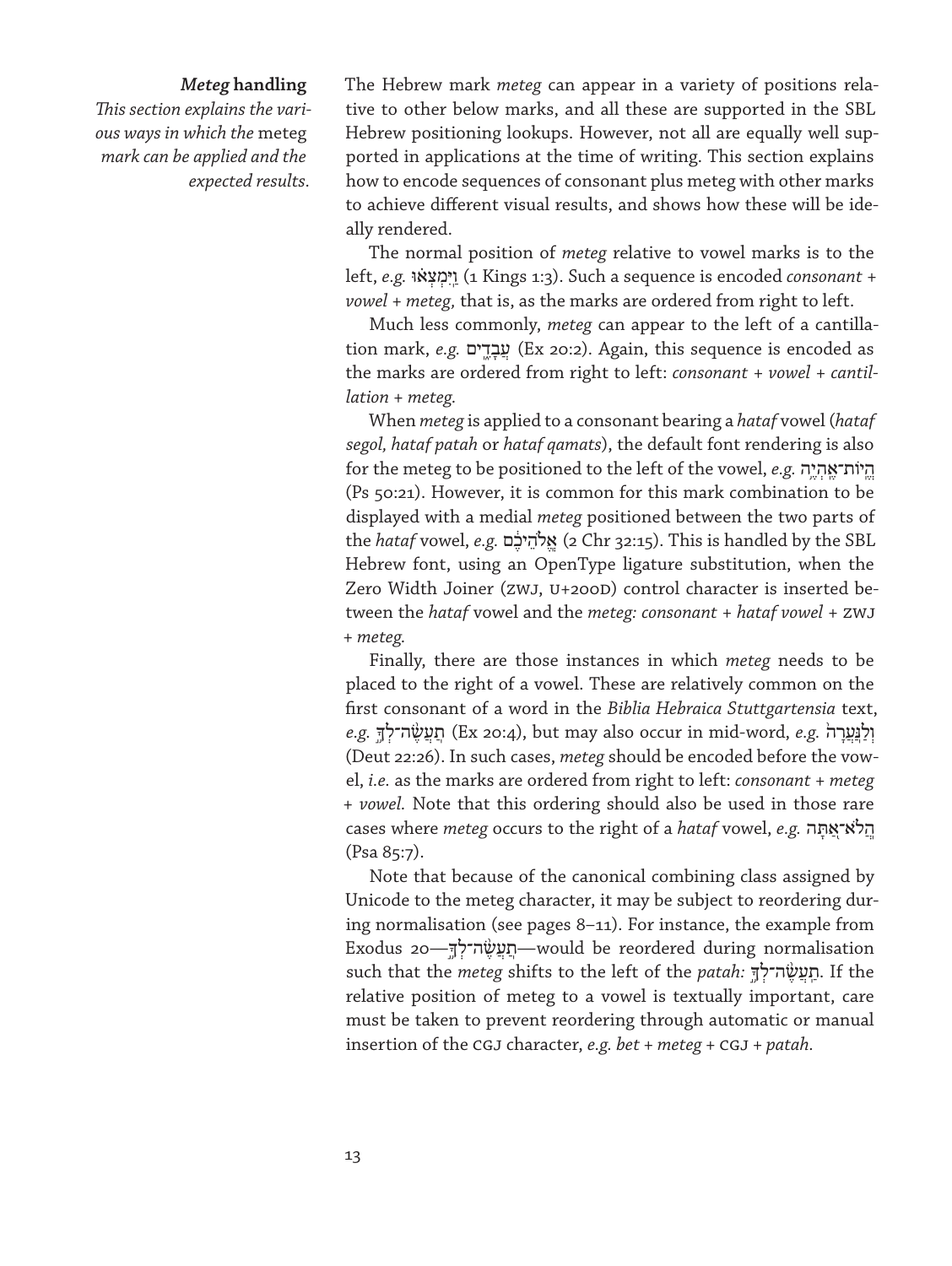# *Puncta extraordinaria*

*This section explains the current recommendation for encoding the* puncta extraordinadia, *illustrating how they should appear if rendered correctly.*

Biblia Hebraica Stuttgartensia : with Westminster Hebrew morphology. *1996 (Logos).*

*The lower punctum was previously encoded in SBL Hebrew using the generic combining dot below* (U+0323)*. Documents produced with this earlier encoding will need to be updated.*

# *Atnah hafukh* **and** *qamats qatan*

*This section explains two new characters in Unicode 4.1 and their implementation in this version of SBL Hebrew*

*Puncta extraordinaria* (extraordinary points) occur fifty-six times in the Old Testament text: fifty-three times above letters and three times below letters. The electronic edition of the *Biblia Hebraica Stuttgartensia* text notes that the function of these marks

is not entirely clear, but it has variously been proposed that: a) the marks are merely emphasis and draw special attention to the theological implications of the word; b) the marks are early critical marks which indicate an omission or change that the scribes desired to make, but dared not; c) the marks represent drops of ink or even bits of dirt that were slavishly copied from one manuscript to the next; d) the marks indicate a special or unusual pronunciation of the word, or that the word should not be read at all; or e) some mixture of the above, on a case-by-case basis.

The most complex example of *puncta extraordinaria* is in Ps 27:13, in which *puncta* appear both above and below, and with other marks.

Note that, in accordance with the recommend mark ordering on page 12, the complex combination of *lamed* with above and below marks plus *puncta* in this example should be encoded *consonant* + *vowel* + *puncta below* + رازې $\zeta$ 

*mark above* + *puncta above.* Also note that because the *puncta extraordinaria* are positioning above and below the level of most other marks, it may be necessary to increase linespacing in those parts of the text where these marks occur.

The SBL Hebrew font encodes these marks using the Hebrew 'upper dot' (U+05C4) and Hebrew 'lower dot' (U+05C5) characters; the latter is a recent addition in version 4.1 of the Unicode Standard.

The *atnah hafukh* (U+05A2) character has been recently included in Unicode 4.1 for the benefit of those users who wish to encode an explicit distinction between this accent and *yerah ben yomo* (U+05AA). Many editions do not make this distinction, using the *yerah ben yomo* character and its glyph to represent both accents. Since this is a new character, with some disunification legacy issues (the form of the *yerah ben yomo* character used in many typefaces is actually that of the *atnah hafukh*), support in this version of SBL Hebrew is preliminary and subject to review: the character code is supported, but the glyph is identical to that used for *yerah ben yomo,*

The new *qamats qatan* (U+05C7) character makes it possible, if desired, to encode an explicit distinction between this vowel (short *qamats*) and the long *qamats* (U+05B8, *qamats gadol*). To visualise this distinction, following a convention adopted in some editions, the glyph for this new character is noticeably taller than that for *qamats gadol.*

 $\aleph$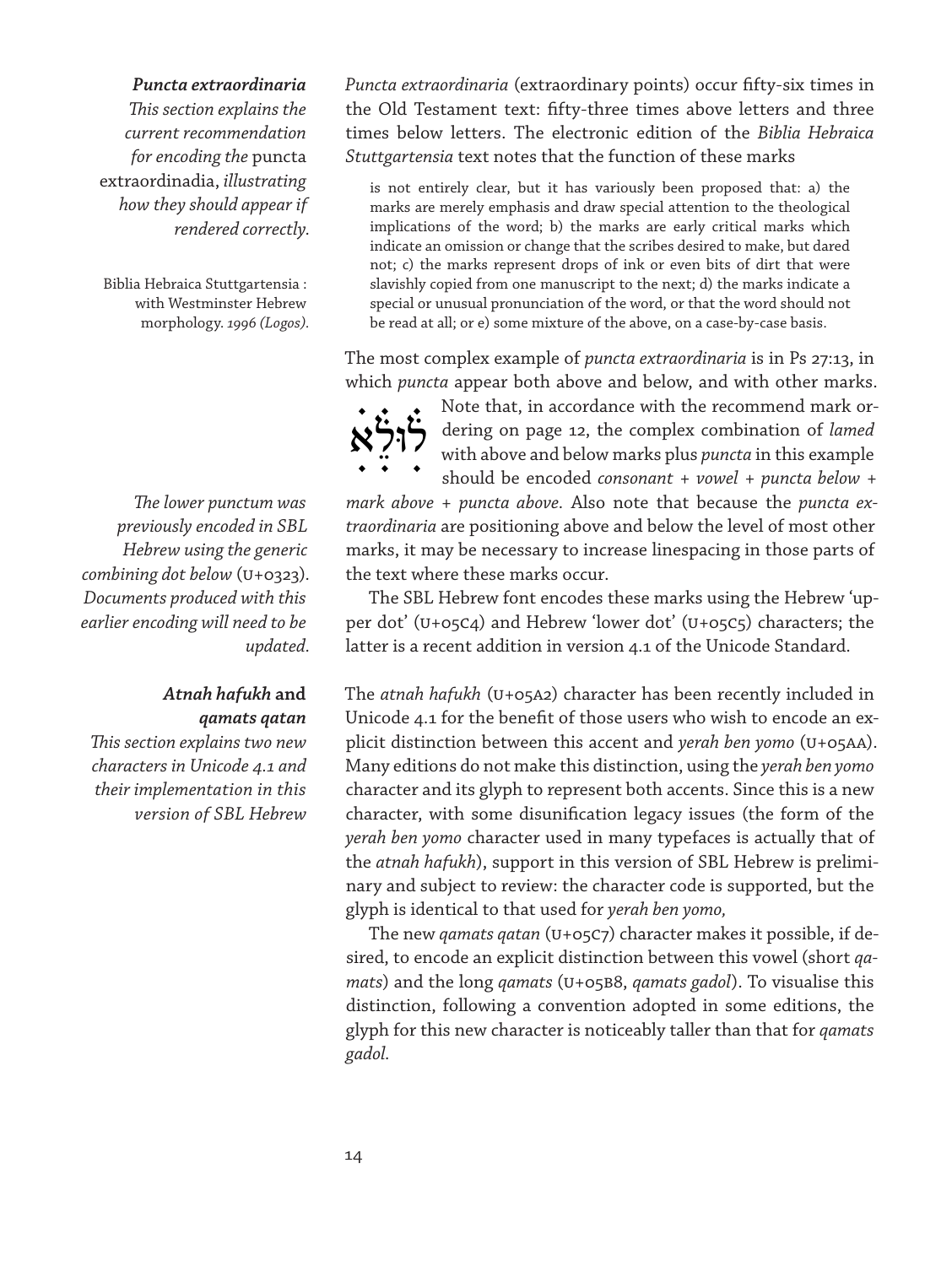# **Masora/Number dot**

*This section explains the use of the upper dot mark in Masoretic notes and for Hebrew numerals*

*For a complete table of Hebrew numerals, see R. Wonneberger,*  Understanding BHS, *1990.*

*See, for example, Georges Ifrah,* A universal history of numbers, *1998 (original French edition 1994).*

# **Masora circle handling**

*This section explains how to encode and control the positioning of the* masora *circle.* Not to be confused with the high *puncta extraordinaria,* this high dot mark is used primarily in the context of Masoretic notes, as in this example from Num 32:24:

ּבְ נּו־לָ כֶ֤ ם עָ רִ ים֙ לְ טַ ּפְ כֶ֔ ם ּונְדֵ֯ רֹ֭ ת לְ צֹנַ אֲ֯ כֶ֑ ם ב̇ ¹⁴ . י̇ז̇ מפק̇ א¹⁵ masora text

Like the low *puncta extraordinaria* the masora/number dot is not encoded in the Unicode Standard as a specifically Hebrew character, so a generic combining dot above (U+0307) is used.

The same character is sometimes used to indicate a consonant used as a numeral in the traditional Hebrew numbering system:  $\dot{x}$ =1,  $\dot{=}$  =2,  $\dot{i}$ =3 ...  $\dot{i}$ =10,  $\dot{i}$ =20,  $\ddot{i}$ =30, and so on, with nine consecutive letters of the alphabet used for units, tens and hundreds up to 400 (some sources identify final letter forms for 500–900).

This numbering system is extended in some reference books to counting in thousands by doubling the dots:  $\ddot{\mathbf{x}}$ =1000,  $\ddot{\mathbf{a}}$ =2000, ̈ג=3000, etc.. The double dot is encoded using the generic combining diaeresis character (U+0308).

The circle indicating a Masoretic note can occur over a consonant, between consonants, over a *maqaf,* or over a word space. Ideally, it should be centred over a word, but there is no way to specify this in Unicode combining mark encoding or OpenType Layout. Manual care must be taken with the positioning. The SBL Hebrew font, by default, places the masora circle above the preceding consonant, *maqaf* or word space, as on these examples from the first chapter of Genesis:

# מְרַחֱׁפֵת ... <sup>9</sup>אֵל-מָקוֹם ... <sup>11</sup>עֵץ ْפִּרְי

The masora circle glyph is centered on a zero-width, which means that if the default positioning is inhibited it will automatically be placed between the character to which it is applied and the next. The positioning can be inhibited by inserting the ZWNJ control character between the masora circle and the consonant, *maqaf* or word space to which it is applied. In the examples below, also from Genesis 1, the character sequence is *consonant* + [*vowel*/*cantillation mark*(*s*)] + ZWNJ + *masora circle.*

 $^{\circ}$ וֹלְמִקְוֵה ... 22בּיַּמְׁים ... 28וַיְבְרֵךְ

Note that, as shown in the last example from Genesis 1:28, the ZWNJ character can also be used to position a masora circle after a word break at the end of a line.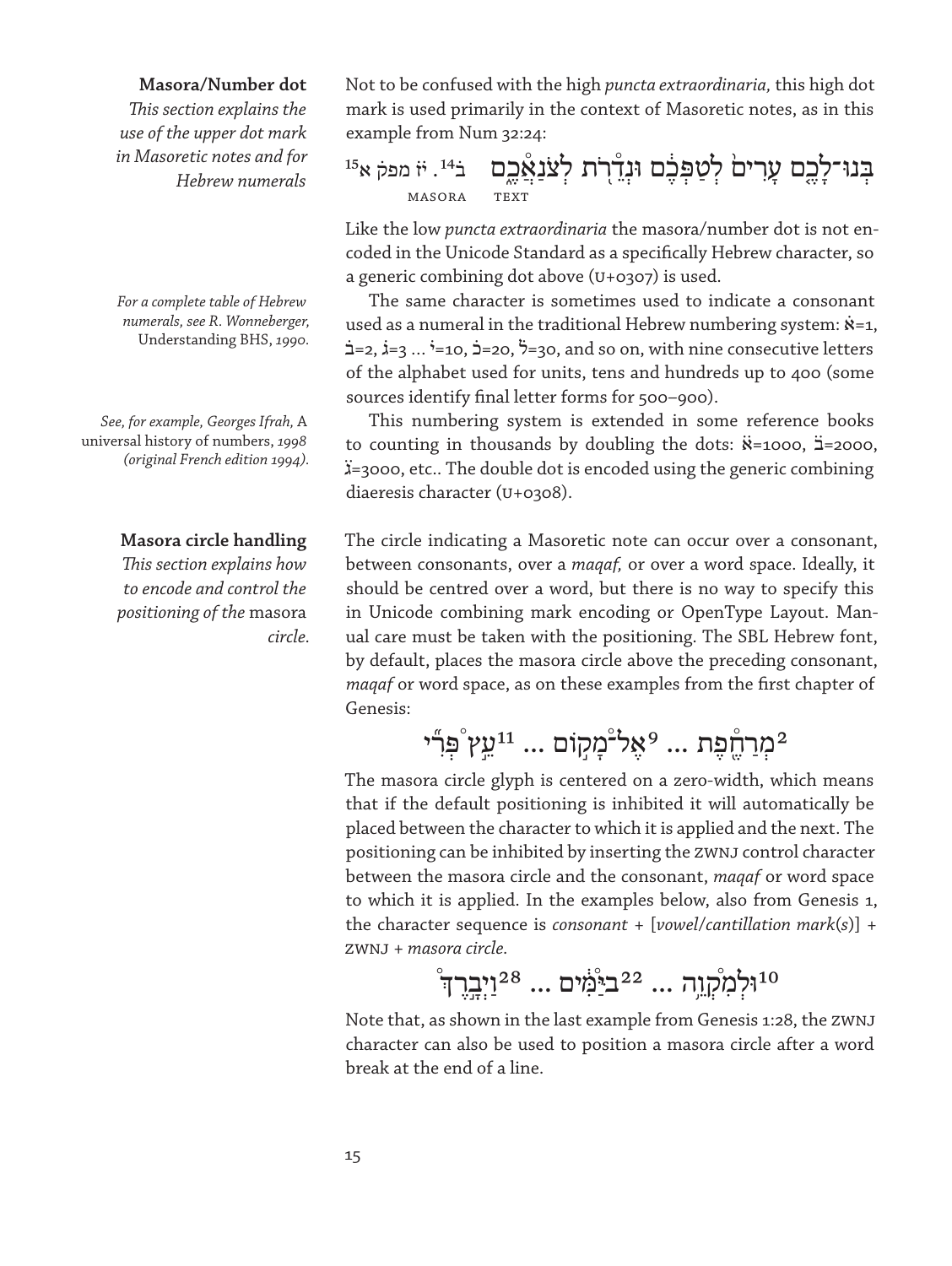# *Holam male / vav haluma*

*This section explains the encoding of the vowel* holam male, *distinct from the consonant plus vowel sequence*  vav *with* holam haser.

*Documents using the deprecated conventions of*  holam+vav=holam male / vav+holam=vav haluma *will need to be updated.*

# *Nun hafukha*

*This section explains a mechanism for displaying the 'inverted nun' glyph.* 

Some texts—both manuscript and typographic—make a visual distinction in the position of the dot between a *vav haluma, i.e. vav* followed by a *holam haser* (i), and the independent vowel *holam male* (i). Some texts do not make this distinction, displaying both as i, and some electronic documents may even encode both graphemes the same way, relying on the reader's expertise to distinguish them.

Earlier versions of the SBL Hebrew font used a mark+base ordering convention to distinguish *holam male* and *vav haluma,* but this has been deprecated because the *holam male* encoding was counter to basic Unicode rules about base+mark ordering. The correct encoding of this distinction has been the subject of much discussion in Unicode circles. The consensus, now formally enshrined in the standard, is that the character sequence *vav + holam* (U+05B9) is the correct encoding for *holam male,* since this is far more common than the relatively rare *vav haluma.* This was first implemented in version 1.12 of the SBL Hebrew font:

וֹ<sup>=</sup> *vav + holam* (*holam male*)

Version 1.5x of the font supports the new Unicode 5.0 combining mark character HEBREW POINT HOLAM HASER FOR VAV (U+05BA). This character is explicitly intended to encode *vav haluma* and behaves relative to *vav* as the common *holam* dot to other consonants. This new character provides a robust encoding distinction for those users who wish to differentiate *holam male* and *vav haluma* as illustrated in the fourth and fifth words of this example from Genesis 4:13:

# וַיִּאמֶר קֵיִן אֱל־יִהוֶה גַּדְוֹל עֲוֹנֵי מִגְּשָׂא:

*Nun hafukha*—'inverted *nun*'—is not a letter, but a form of special punctuation that occurs only a handful times in the Hebrew Bible (*e.g.* Numbers 10:35–36). Hebrew manuscripts show a number of different forms for this character, depending on the script style, only one of which actual resembles an inverted *nun* letter. This character is encoded in Unicode as the character U+05C6.

# ׆<sup>=</sup> *nun hafukha*

In pointed texts, the inverted *nun* carries a dot above it. For this, the masora/number dot character (U+0307) should be used:

̇׆<sup>=</sup> *nun hafukha* + *masora/number dot*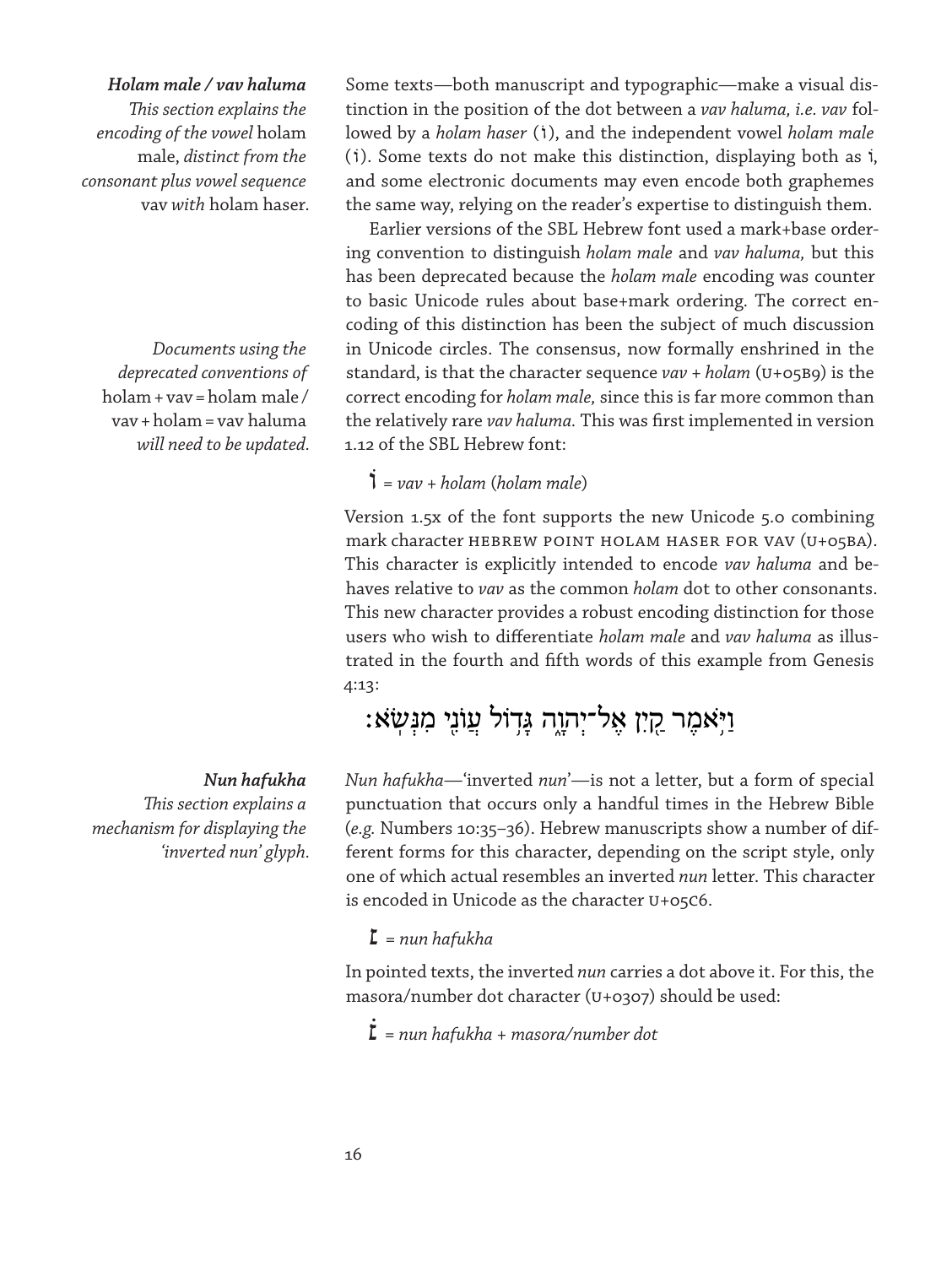# *DSS transcription*

*This section explains the encoding conventions for transcribing Dead Sea Scrolls and Judean Desert texts*

Support for Dead Sea Scrolls transcription is new to the SBL Hebrew 1.5x general release. The font supports transcription conventions as employed in numerous works related to both the Dead Sea Scrolls and to other ancient manuscripts from the Judean Desert. The encoding for these conventions is as follows:

| $\stackrel{\circ}{\aleph}$ | ring above                                                      | $U+O3OA$              |
|----------------------------|-----------------------------------------------------------------|-----------------------|
| $\dot{\aleph}$             | dot above                                                       | U+0307                |
| O                          | white circle                                                    | $U+25E6$              |
| $\bullet$                  | black circle                                                    | U+2022                |
|                            | $\mathbb{R}$ strikeout                                          | $U+0336$              |
|                            | $\{x\}$ braces                                                  | $U+OO7B/ U+OO7D$      |
|                            | $\lceil \aleph \rceil$ brackets                                 | $U + OO5B / U + OO5D$ |
| Example:                   | ∫ס אונשי<br>]ם השנ∘[<br>] ובתרביות<br> לטרוף צד ה<br>]קׁץ אחרית |                       |

It should be noted that there is some discrepancy between how diffferent applications handle display of parenthetical characters such as braces and brackets in bidirectional text layout. Care should be taken to check the results when text created in one application is imported into another application: it is possible for parenthetical punctuation to become reversed. In general, because most of the transcription characters are not explicitly right-to-left, care must be taken in formatting documents, correctly setting paragraph directionality, etc..

Most word processing and text layout applications have a 'strikeout' function that provides an easy means to transcribe crossed out letters without the need to use an additional character code after each letter. However, use of the combining mark U+0336 enables a plain text distinction to be made, which will reliably survive text exchange between different applications and platforms.

Input support for the Dead Sea Scrools trascription characters is available from version 1.5 of the Tiro and SIL Biblical Hebrew keyboard drivers, available from the SBL wesbite.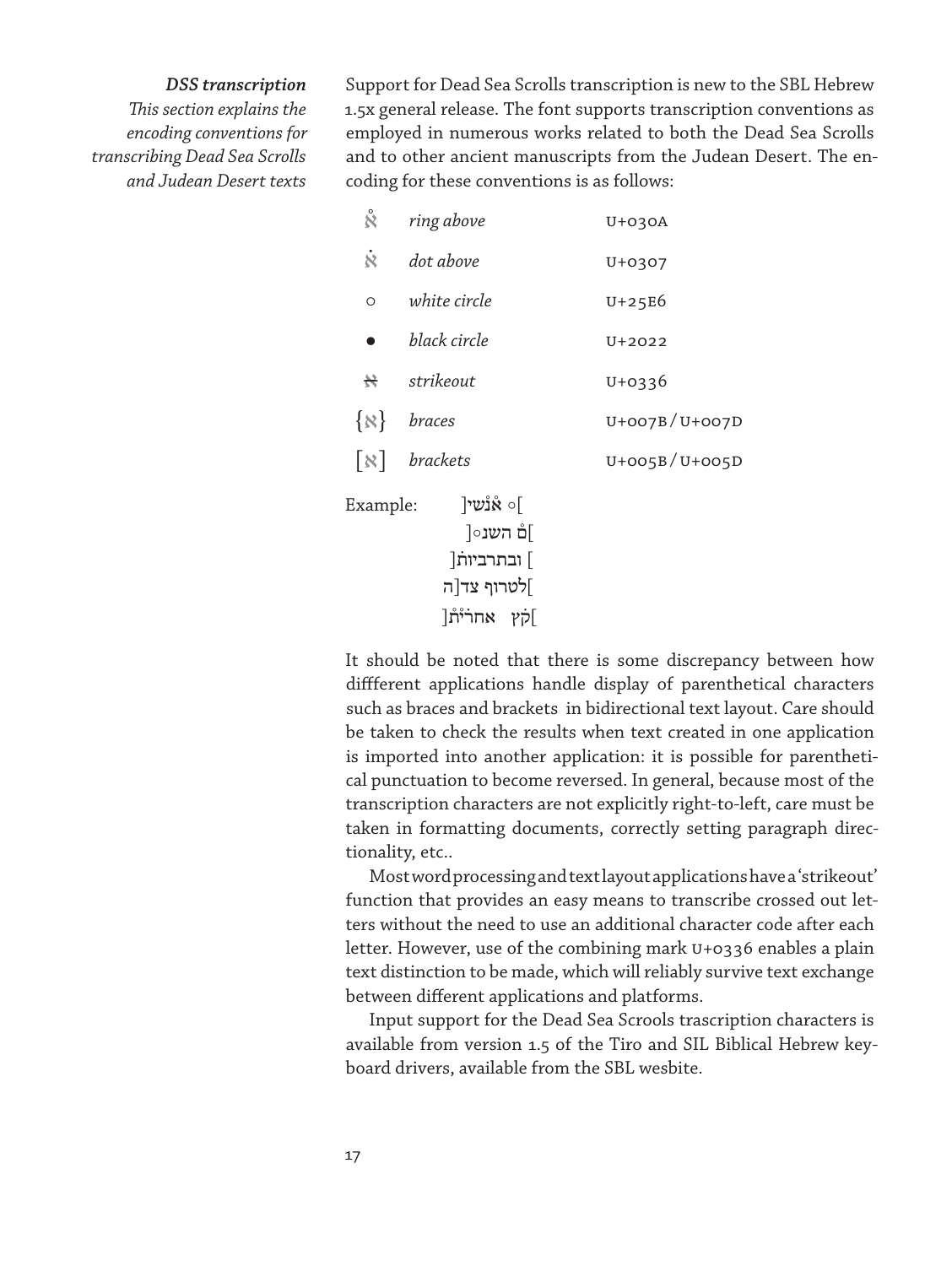# **Support in non-Windows**

**systems & applications**

*This section explains the current state of support for SBL Hebrew on Macintosh & Linux operating systems.*

*See Appendix C on page 22 for web link information on Mellel and other applications mentioned in this section,*

The term 'font support' can refer to a number of different things, from installability to text display to complex glyph rendering, so when wondering whether a particular operating system or application (or particular combination of OS and application) supports use of a font it is necessary to understand the limitations that can apply.

*Macintosh.* The Mac OS X operating system can natively install and render the SBL Hebrew 'data-fork' format Windows TrueType font. Older versions of the Mac operating system cannot natively install this format, and need a Mac-specific 'resource-fork' format font file. At present, no resource-fork version of the SBL Hebrew font is available, since there are so few Unicode enabled applications for older Mac operating systems. Note that some applications, particularly new versions of much Adobe software (on both Mac and Windows), can install fonts, including SBL Hebrew, directly in their own font folders and use their own rendering technology, bypassing system font handling; some of these applications may provide support on older versions of the Mac operating system.

The latest version of OS X, Tiger, implements some system level support for basic OpenType Layout features, converting them on the fly to Apple's own AAT format features. However, this does not include support for complex script layout, so the all-important mark attachment is not supported at the system level. This means that applications relying on standard system calls for text processing will not be able to handle Biblical Hebrew text using SBL Hebrew, even though they may support Unicode text encoding and basic right-toleft layout.

Applications that use their own text layout engines, designed to work with OpenType fonts, offer the most hope for Macintosh users. At the time of writing, none of these applications offer the same high level of Biblical Hebrew rendering as Microsoft Office 2003 on Windows, but some are gradually getting close.

Mellel is a word processing application for OS X that employs OpenType Layout natively using its own text engine. Biblical Hebrew test results from Mellel are encouraging, with almost all tested letter+mark sequences rendering correctly. One problem in the current release is that there is no way to turn off visual display of control characters, so if you insert *e.g.* the Zero Width Joiner character in a sequence Mellel will display a small mark above the letters. [In Microsoft Word on Windows, display of control characters is off by default, but can be turned on to facilitate editing; this behaviour is preferred.]

XeTeX is a typesetting system that marries Donald Knuth's TeX system with Unicode text encoding and OpenType Layout. Only a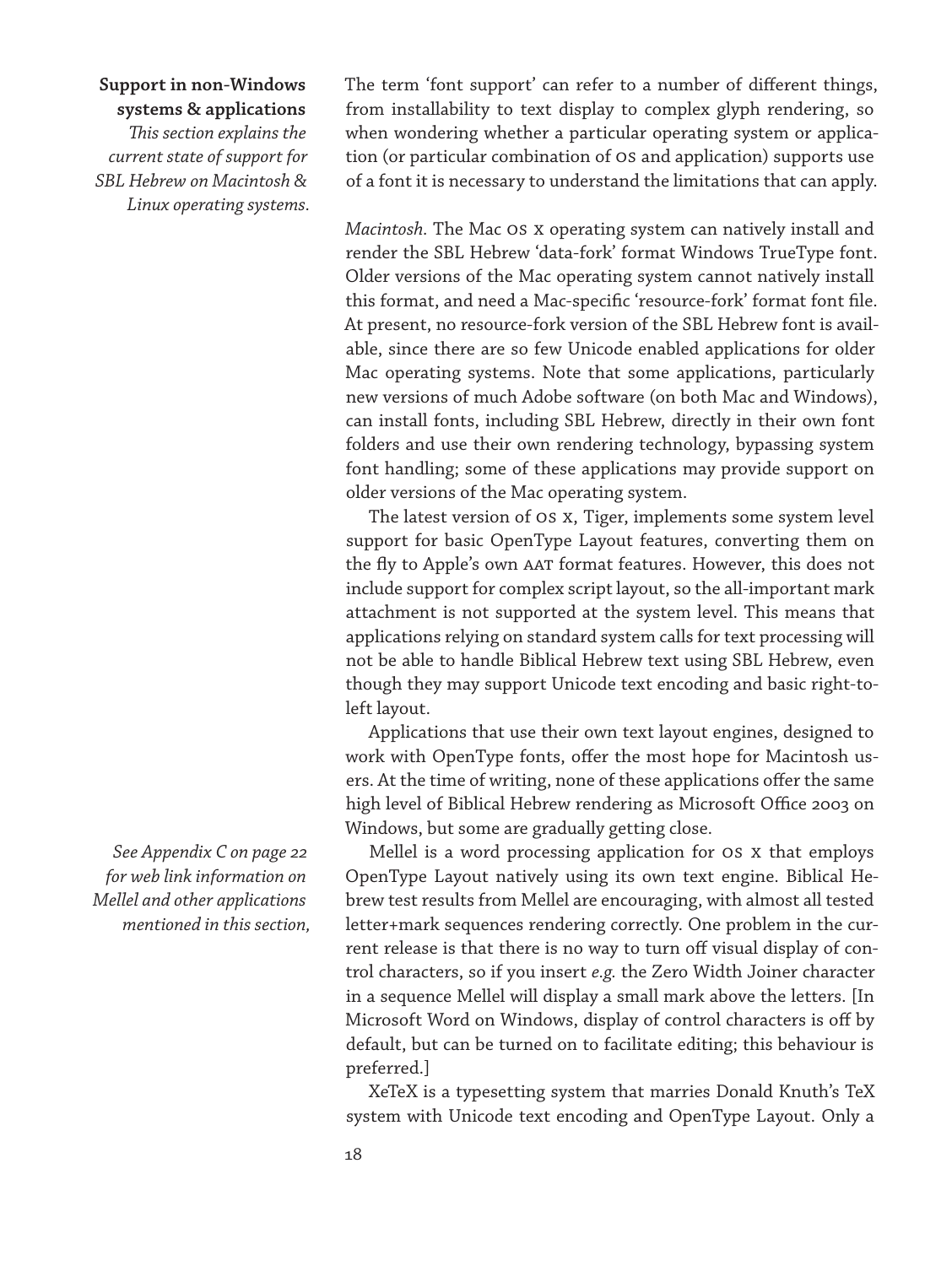small number of users appear to be using this for Biblical Hebrew, but the examples they have submitted are impressive and indicate that XeTeX provides some of the best support for Hebrew outside of the Windows version of Word and other Office applications. XeTeX makes use of the ICU layout library discussed below.

*Linux.* As with many other aspects of open source computing, the level of support for Biblical Hebrew on Linux depends very much on specific distribution, library and application configurations. This section of the manual is necessarily short simply because we have limited experience in this area, and have only recently begun to explore it.

Users of the SBL Hebrew font who are interested in Hebrew rendering on Linux systems are encouraged to investigate the ICU and Pango, two code libraries that provide support for Unicode text processing including OpenType Layout support. Tests of current version of Pango, compiled into the Firefox web browser, show correct positioning of single accent to single vowel combinations, but errors in second accent and accent-to-accent relative positioning. Results from applications using ICU seem better.

Linux-based users of the SBL Hebrew font are particularly encouraged to join the MSN user community, and to share tips and tricks for working with Biblical Hebrew text on this platform.

As should be clear from this manual, the SBL Hebrew font is on the 'cutting edge' of text processing and layout technology, and much software still needs to catch up to the font in order to perfectly render all aspects of Biblical Hebrew texts. That said, in the seventeen months since the last version of this manual was written, there have been encouraging advances, especially on the Mac and Linux systems. **Conclusion**

> During development of the font, key software developers such as the Microsoft development lead responsible for the Uniscribe Hebrew engine have consulted on the best way to encode and shape Biblical Hebrew and have provided beta versions of upcoming software releases for testing. This consultation has enabled us to make a font that outperforms all previous Hebrew text rendering, and which will enable Biblical scholars to create, edit and exchange documents between the increasing number of systems and applications that support Unicode text encoding and OpenType Layout.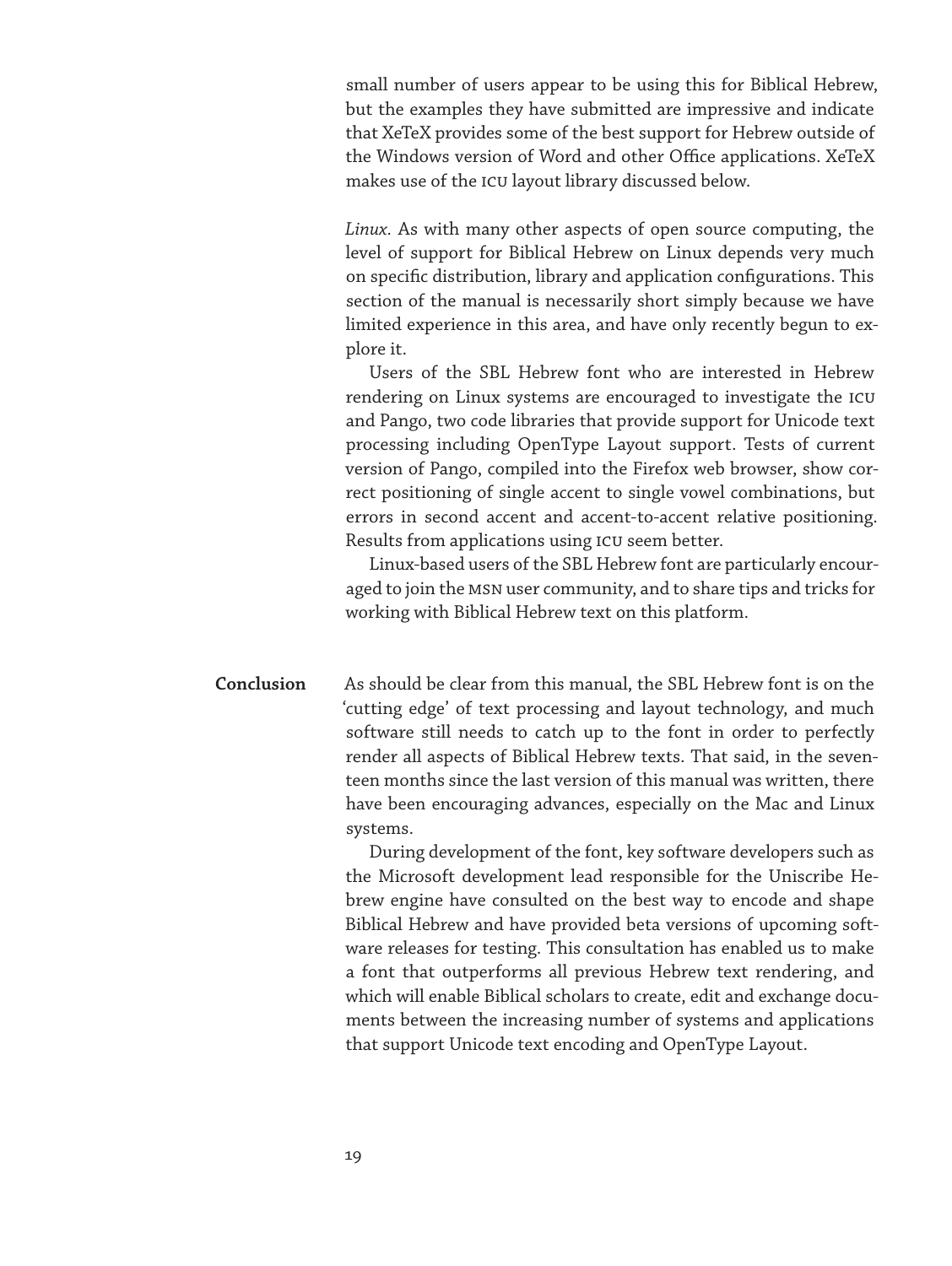# **Appendix A**

End User License Agreement

*This license agreement explains the rights and responsibilities that you accept when you install the SBL Hebrew font on your computer. Please take a few minutes to review this.* 1. The digitally encoded machine readable font software for producing the typefaces licensed to you is the property of Tiro Typeworks. It is licensed to you for use under the terms of this end user license agreement. If you have any questions about this license agreement, or have a need to use the font software in a way not covered by this agreement, please write to license@tiro.com.

2. You may use this font software free of charge for all non-commercial purposes. If you wish to obtain a license for commercial use of this font software, please contact the Society of Biblical Literature at sblexec@sbl-site.org, or write to license@tiro.com. Fees for commercial licenses are at the individual discretion of the Society of Biblical Literature and Tiro Typeworks.

3. You may redistribute this font software free of charge as long as the software is unmodified, all copyright and trademark notices are intact, and the font contains or is accompanied by a copy of this license agreement. You may not charge any fee for the distribution of this font software or alter the terms of this license agreement.

4. You may decompile and modify this font software for non-commercial and personal use by you as an individual or internal use within your organisation. Tiro Typeworks maintains copyright to all derivative fonts in any format. You may not delete, edit or add to copyright, trademark or license information in the font. You may not change the embedding bit. You may not redistribute any modified version of the font software, either free of charge or for a fee. Copies of modified fonts should be submitted to Tiro Typeworks (license@tiro.com) and to the Society of Biblical Literature (sblexec@sbl-site.org), along with any relevant documentation. Tiro Typeworks reserves the right to incorporate any such changes into its own fonts.

5. You may embed the font software in non-commercial electronic documents, including but not limited to web pages and e-books. Font embedding must respect the embedding bit in the font, which must not be changed. The embedding bit for this font software is set to 'Editable Embedding', meaning that documents containing this font software may be viewed, printed and edited, but the embedded font may not be installed on the recipient user's system.

6. All other rights are reserved by Tiro Typeworks, except as otherwise designated in contract between Tiro Typeworks and the Society of Biblical Literature.

7. Neither Tiro Typeworks not the Society of Biblical Literature warrant the performance or results you may obtain by using this font software. Excepting any warranty, condition, representation or term that cannot or may not be excluded or limited by law applicable to you in your jurisdiction, Tiro Typeworks and the Society of Biblical Literature make no warranties, conditions, representations, or terms (express or implied whether by statute, common law, custom, usage or otherwise) as to any matter including, without limitation, noninfringement of third party rights, merchantability, integration, satisfactory quality, or fitness for any particular purpose.

8. Neither Tiro Typeworks nor the Society of Biblical Literature accept any liability for injury, death, financial loss or damage to person or property (including computer hardware, software or data) resulting from the use of this font software.

9. The act of installing this font software on any computer system constitutes acceptance of the terms of this license agreement, without exception.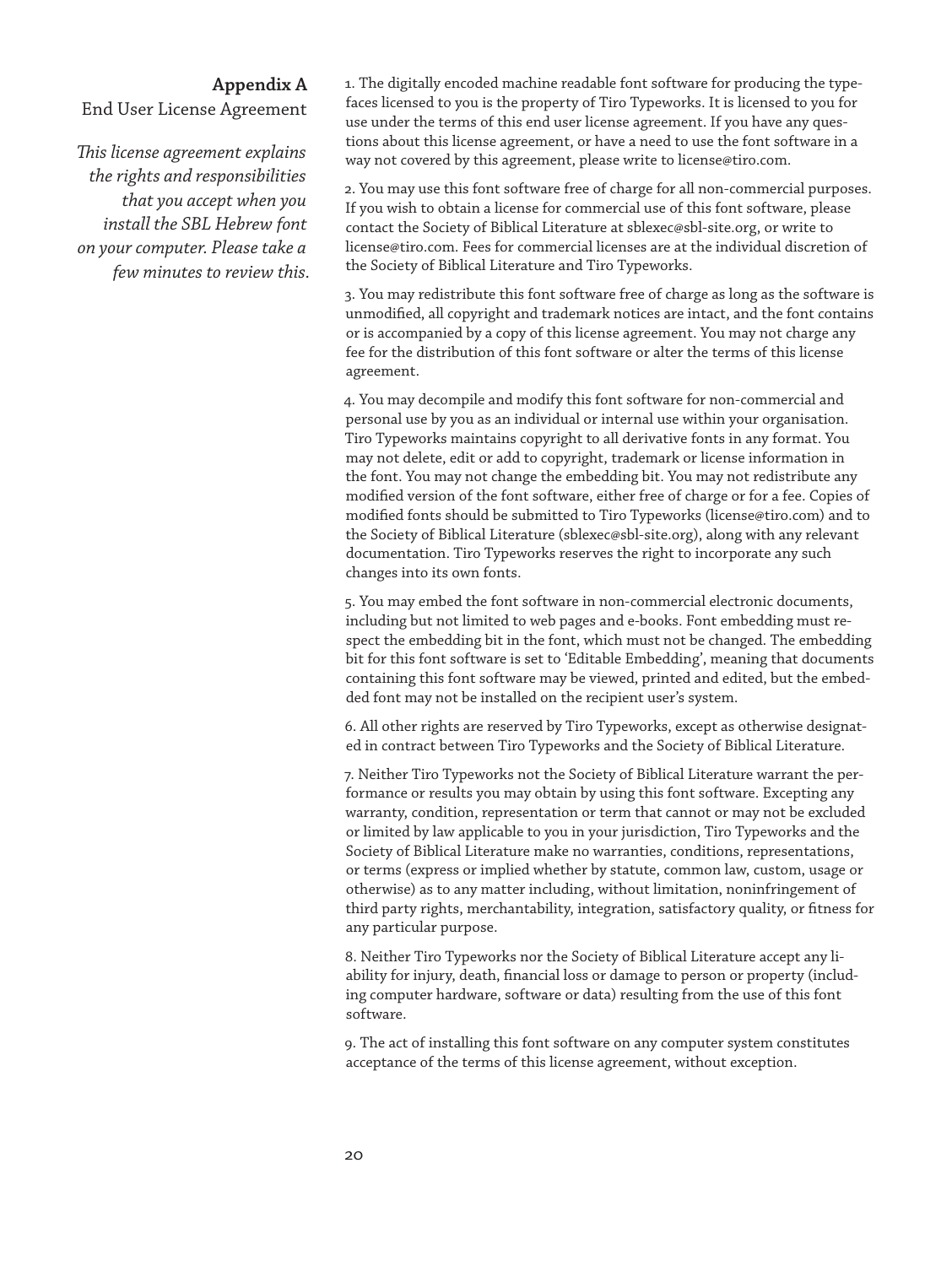# **Appendix B**

Custom combining classes.

*As explained on pages 8–11, Unicode normalisation may break Biblical Hebrew text by reordering marks that should not be reordered. This appendix provides alternate combining classes to use in custom normalisation routines.* **Nota bene:** *these alternate combining classes are outside of any recognised standard, and text produced using custom normalisations may still be subject to other normalisations in software beyond the author's control*  (e.g. *web browsers*)*. This list is provided purely as a suggestion, and no guarantee is made that it will be supported as is in software developed by SBL, Tiro Typeworks, or any of their project partners.*

See the discussion on pages 8–11 for more information about normalisation issues, and the Unicode Standard for details of standard normalisation and combining classes. Below are suggested canonical combining classes to use in custom normalisation routines for Biblical Hebrew text. As in standard normalisation, the expectation is that only marks in different combining classes will be reordered during normalisation; marks with the same combining class value should not be reordered. The lower the combining class value, the closer to the base character (*e.g.* Hebrew consonant) the mark should be ordered. In this table, the recommended combining class is provided first, then the existing Unicode combining class in grey, and then the Unicode codepoint and a descriptive name.

| 10  | 24  | U+05C1 | Point Shin Dot            |
|-----|-----|--------|---------------------------|
| 11  | 25  | U+05C2 | Point Sin Dot             |
| 21  | 21  | U+05BC | Point Dagesh or Mapiq     |
| 23  | 23  | U+05BF | Point Rafe                |
| 27  | 19  | U+05B9 | Point Holam               |
| 27  | 19  | U+05BA | Point Holam Haser for Vav |
| 220 | 220 | U+05C5 | Lower Punctum             |
| 220 | 220 | U+0591 | Accent Atnah              |
| 220 | 220 | U+05A2 | Accent Atnah Hafukh       |
| 220 | 220 | U+0596 | Accent Tipeha             |
| 220 | 220 | U+059B | Accent Tevir              |
| 220 | 220 | U+05A3 | Accent Munah              |
| 220 | 220 | U+05A4 | Accent Mahapakh           |
| 220 | 220 | U+05A5 | Accent Merkha             |
| 220 | 220 | U+05A6 | Accent Merkha Kefula      |
| 220 | 220 | U+05A7 | Accent Darga              |
| 220 | 220 | U+05AA | Accent Yerah Ben Yomo     |
| 220 | 10  | U+05B0 | Point Sheva               |
| 220 | 11  | U+05B1 | Point Hataf Segol         |
| 220 | 12  | U+05B2 | Point Hataf Patah         |
| 220 | 13  | U+05B3 | Point Hataf Qamats        |
| 220 | 14  | U+05B4 | Point Hirig               |
| 220 | 15  | U+05B5 | Point Tsere               |
| 220 | 16  | U+05B6 | Point Segol               |
| 220 | 17  | U+05B7 | Point Patah               |
| 220 | 18  | U+05B8 | Point Qamats              |
| 220 | 18  | U+05C7 | Point Qamats Qatan        |
| 220 | 20  | U+05BB | Point Qubuts              |
| 220 | 22  | U+05BD | Point Meteg               |
| 222 | 222 | U+059A | Accent Yetiv              |
|     |     |        |                           |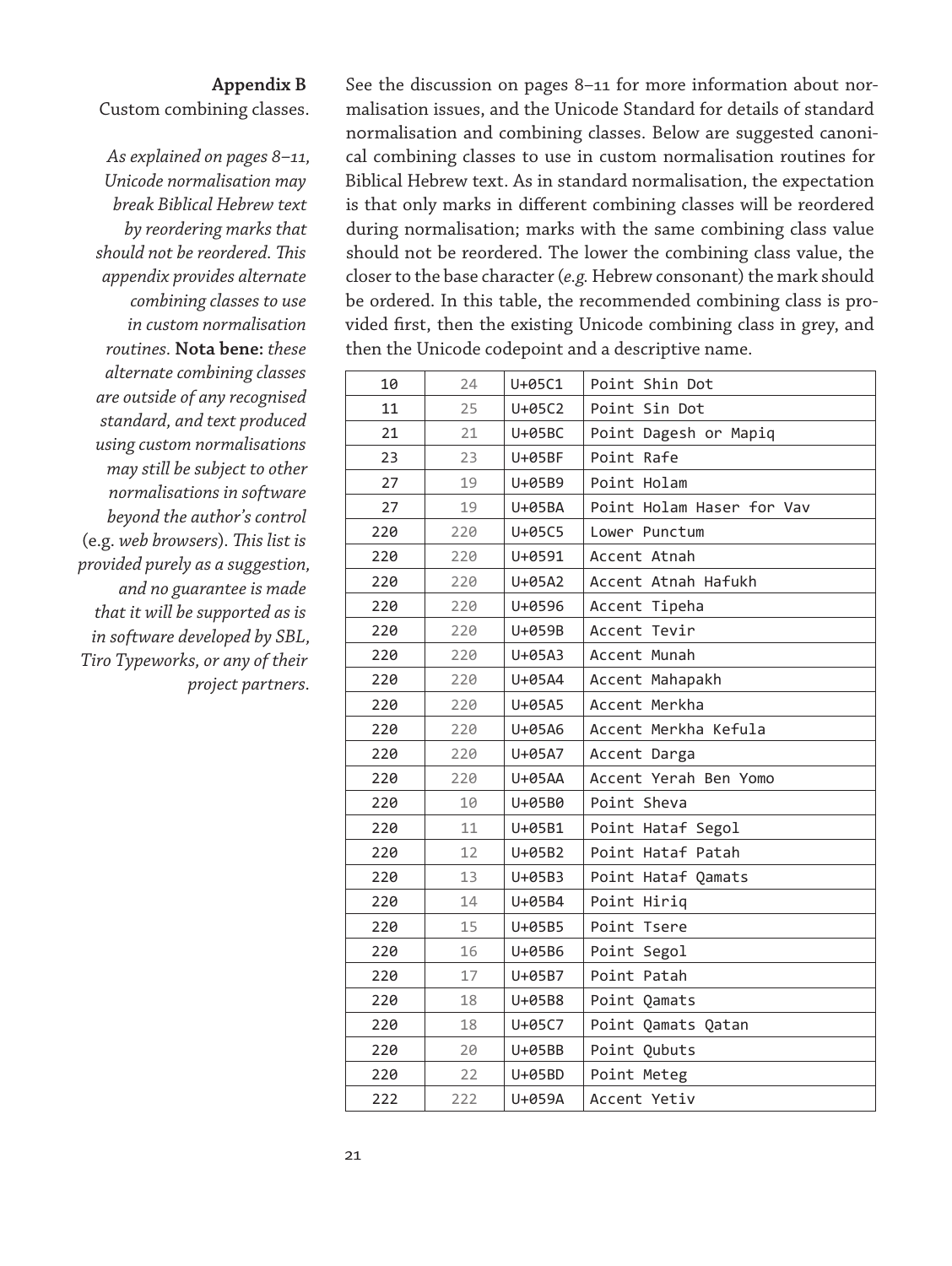| 222 | 222 | $U+05AD$ | Accent Dehi            |
|-----|-----|----------|------------------------|
| 230 | 230 | U+05C4   | Upper Punctum          |
| 230 | 230 | U+0593   | Accent Shalshelet      |
| 230 | 230 | U+0594   | Accent Zagef Qatan     |
| 230 | 230 | U+0595   | Accent Zagef Gadol     |
| 230 | 230 | U+0597   | Accent Revia           |
| 230 | 230 | U+0598   | Accent Zarga           |
| 230 | 230 | U+059F   | Accent Qarney Para     |
| 230 | 230 | U+059E   | Accent Gershayim       |
| 230 | 230 | U+059D   | Accent Geresh Muqdam   |
| 230 | 230 | U+059C   | Accent Geresh          |
| 230 | 230 | U+0592   | Accent Segolta         |
| 230 | 230 | U+05A0   | Accent Telisha Gedola  |
| 230 | 230 | U+05AC   | Accent Iluy            |
| 230 | 230 | U+05A8   | Accent Qadma           |
| 230 | 230 | $U+05AB$ | Accent Ole             |
| 230 | 230 | U+05AF   | Mark Masora Circle     |
| 230 | 230 | U+05A1   | Accent Pazer           |
| 230 | 230 | U+0307   | Mark Number/Masora Dot |
| 232 | 228 | U+05AE   | Accent Zinor           |
| 232 | 230 | U+05A9   | Accent Telisha Qetana  |
| 232 | 230 | U+0599   | Accent Pashta          |

The makers of the SBL Hebrew font would like to thank the individuals and organisations who participated in ad hoc discussions to determine an appropriate mark ordering for normalised Biblical Hebrew, especially Peter Constable (SIL International) and Eli Evans (Libronix/Logos). Other contributors included Joan Wardell (SIL International), Patrick Durusau (SBL), Ralph Hancock, Paul Nelson (Microsoft), Bob Pritchett (Libronix/Logos), & Kent Richards (SBL).